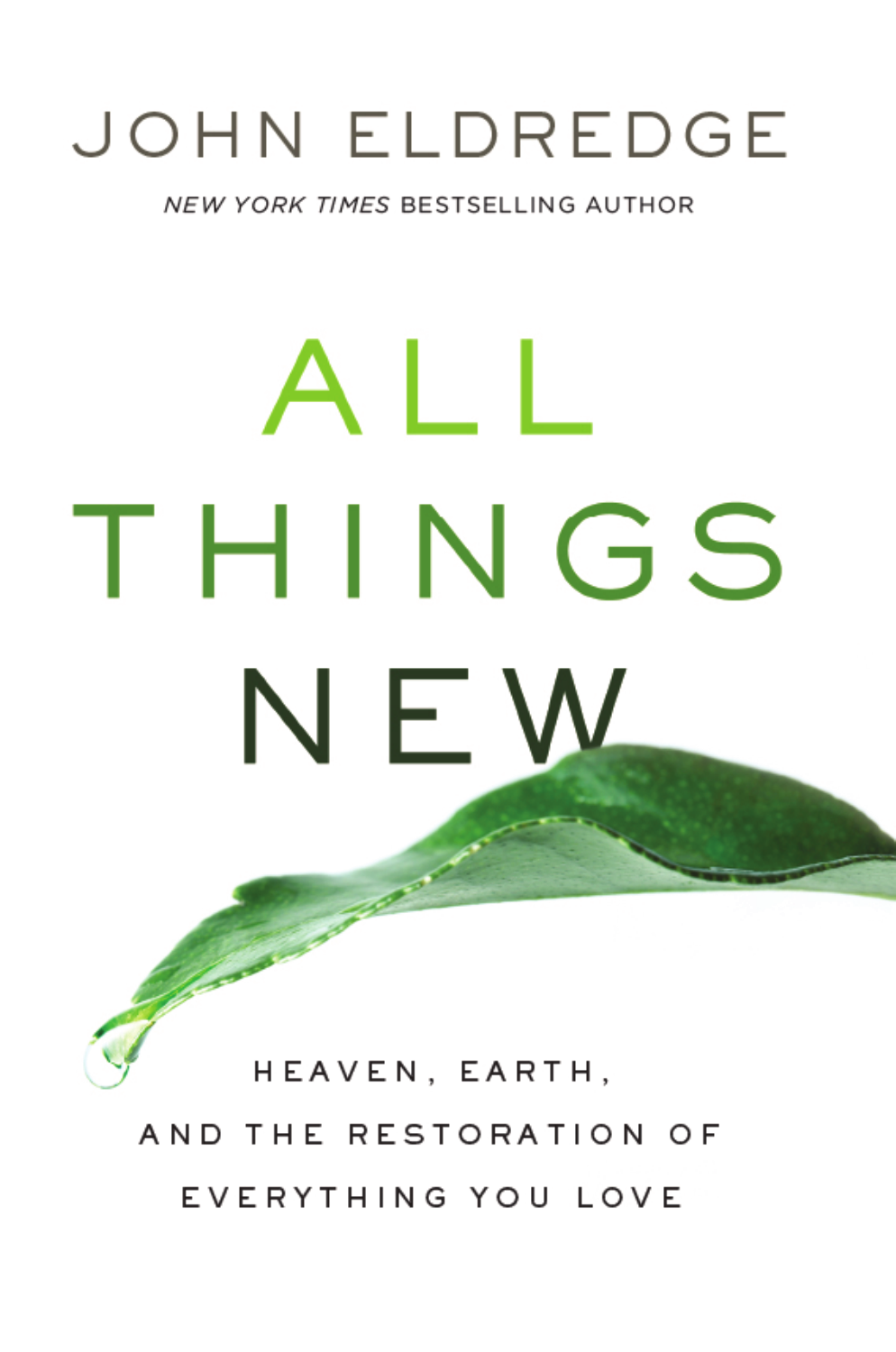# A L L T H I N G S NEW

[Click here to purchase](https://www.churchsource.com/all-things-new-series?utm_source=studygatewayobs&utm_medium=pdfdownload&utm_campaign=atnobs)  the full book.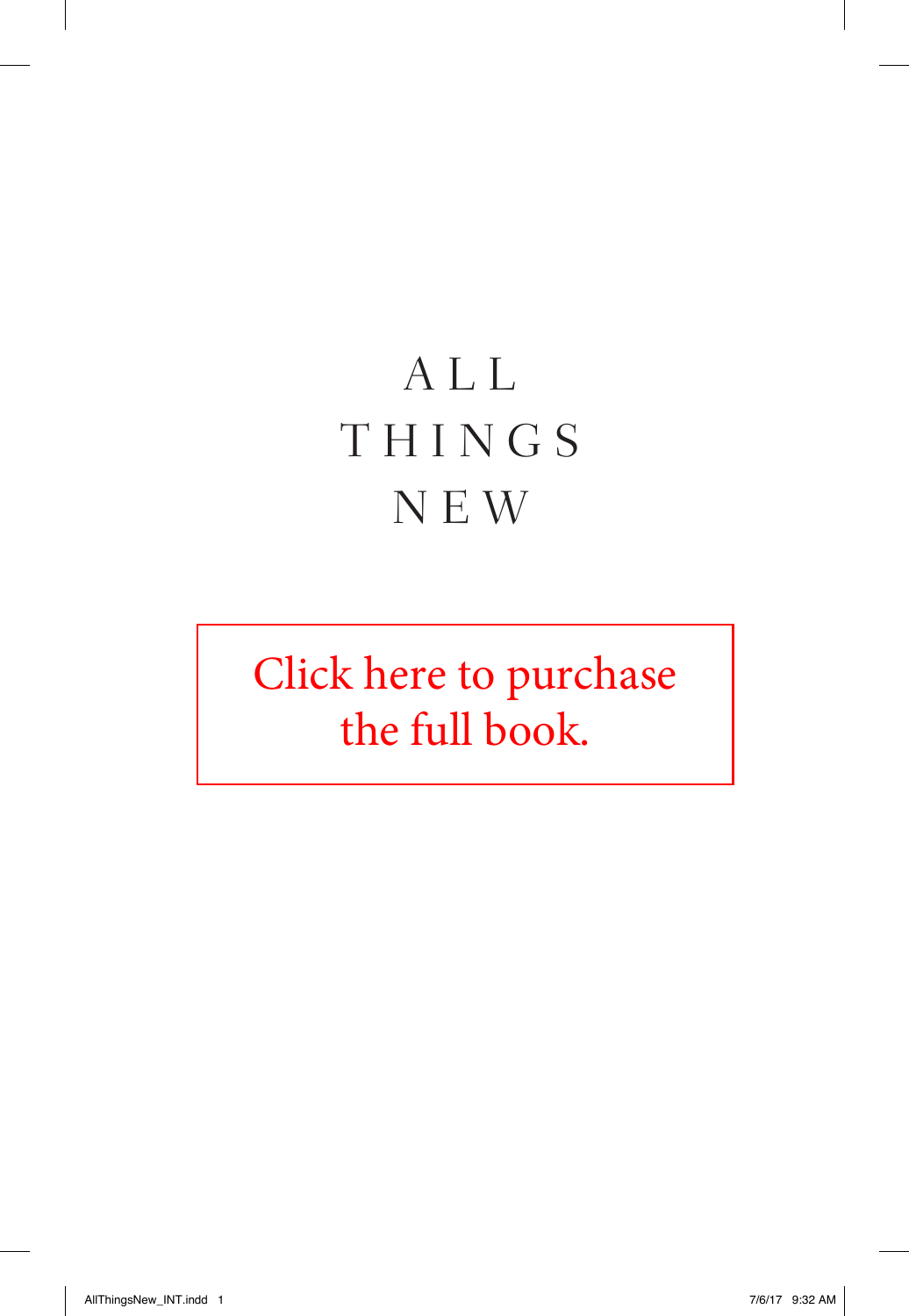#### Also by John Eldredge

*The Sacred Romance* (with Brent Curtis) *Walking with God Wild at Heart Waking the Dead Epic Knowing the Heart of God Beautiful Outlaw Free to Live Captivating* (with Stasi Eldredge) *Fathered by God Love and War* (with Stasi Eldredge) *Killing Lions* (with Samuel Eldredge) *Moving Mountains*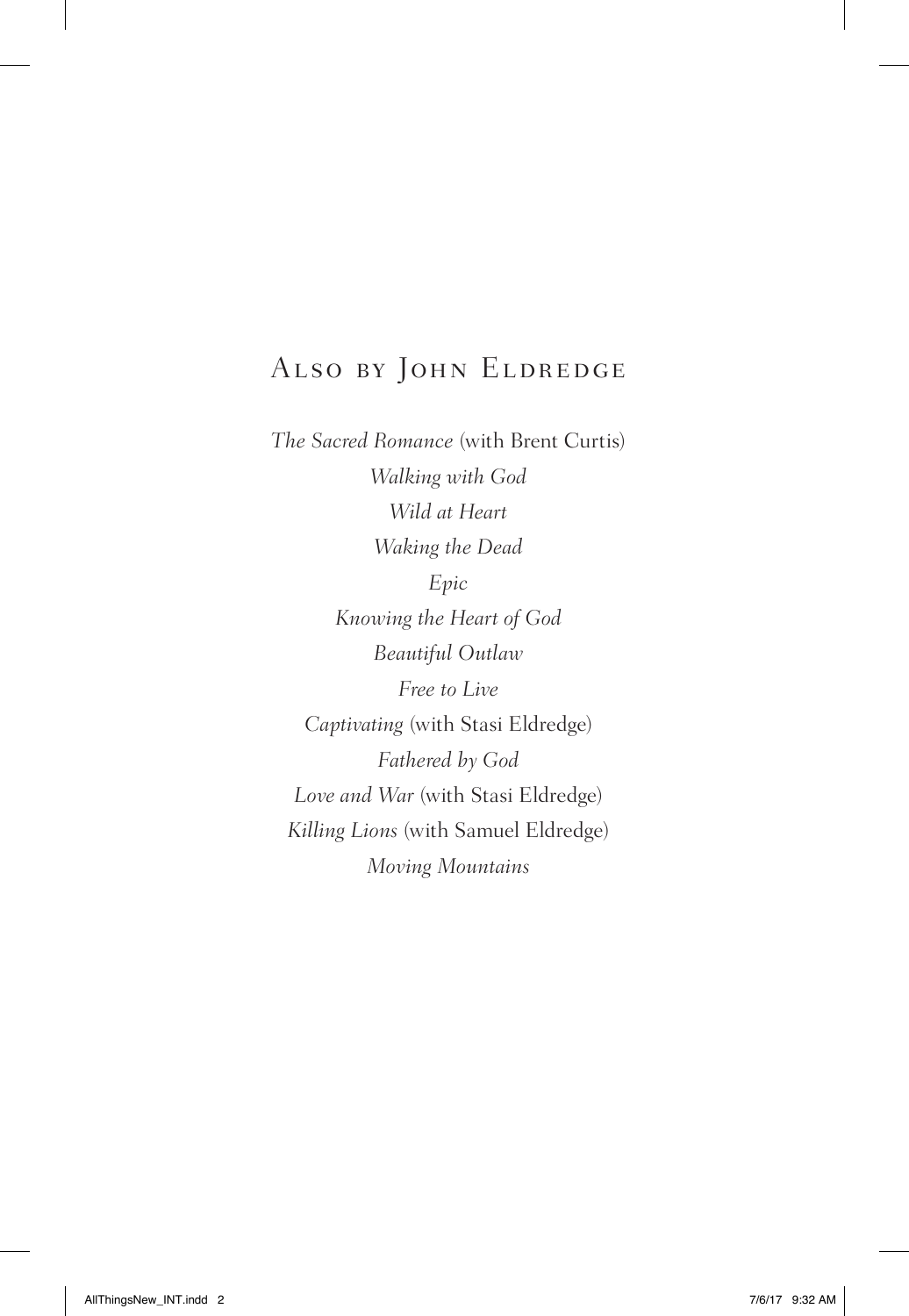# A L L T H I N G S NEW

 $H$  E AVEN,  $E$  ARTH, AND THE RESTORATION OF Everything You Love

## JOHN ELDREDGE

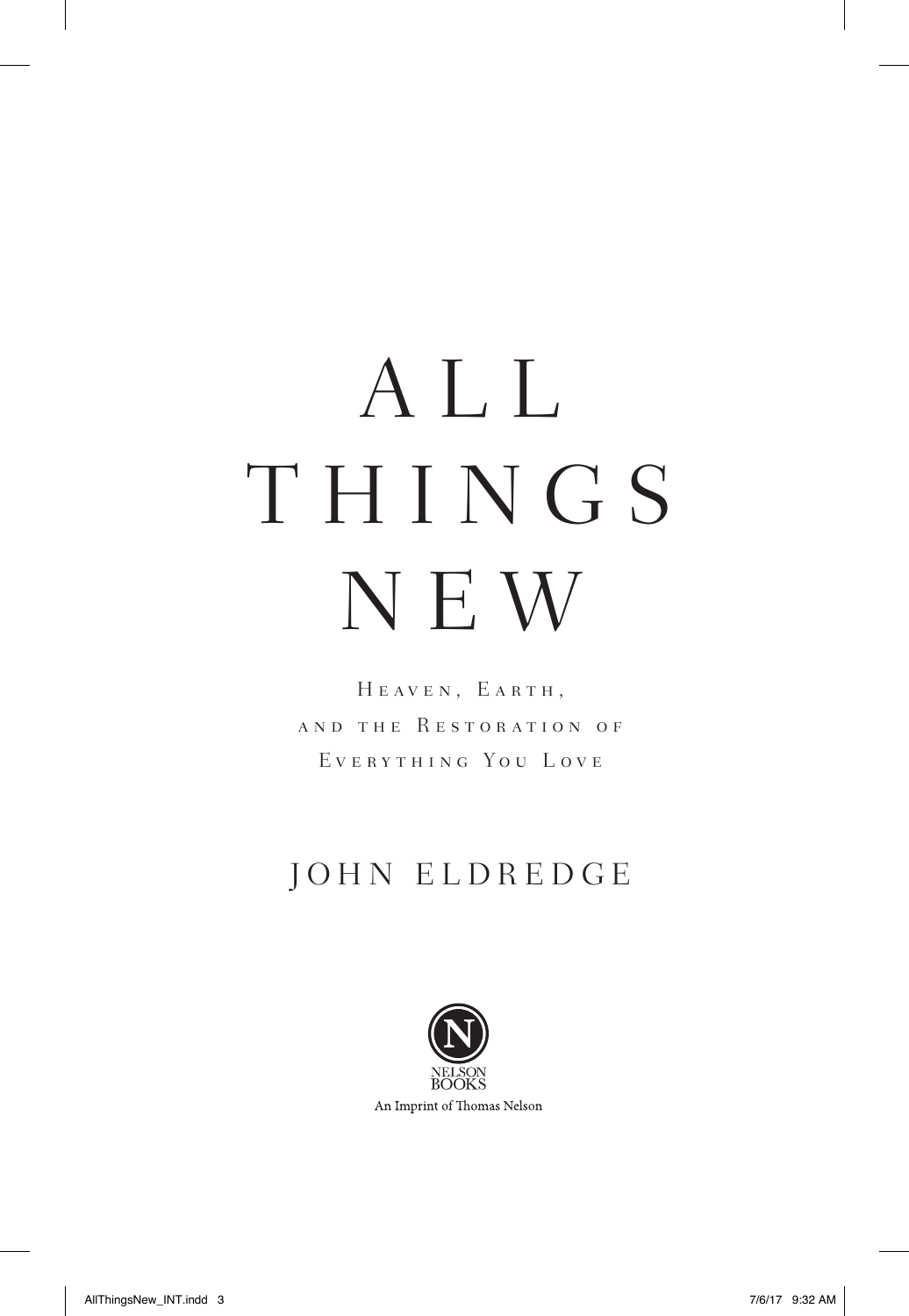

© 2017 by John Eldredge

All rights reserved. No portion of this book may be reproduced, stored in a retrieval system, or transmitted in any form or by any means—electronic, mechanical, photocopy, recording, scanning, or other—except for brief quotations in critical reviews or articles, without the prior written permission of the publisher.

Published in Nashville, Tennessee, by Nelson Books, an imprint of Thomas Nelson. Nelson Books and Thomas Nelson are registered trademarks of HarperCollins Christian Publishing, Inc.

Published in association with Yates & Yates, www.yates2.com.

Thomas Nelson titles may be purchased in bulk for educational, business, fund-raising, or sales promotional use. For information, please e-mail SpecialMarkets@ThomasNelson.com.

Unless otherwise noted, Scripture quotations are taken from the Holy Bible, New International Version®, NIV®. Copyright © 1973, 1978, 1984, 2011 by Biblica, Inc.® Used by permission of Zondervan. All rights reserved worldwide. www.zondervan.com. The "NIV" and "New International Version" are trademarks registered in the United States Patent and Trademark Office by Biblica, Inc.®

Scripture quotations marked  $ky$  are from the King James Version. Public domain.

Scripture quotations marked THE MESSAGE are from *The Message*. Copyright © by Eugene H. Peterson 1993, 1994, 1995, 1996, 2000, 2001, 2002. Used by permission of Tyndale House Publishers, Inc.

Scripture quotations marked NASB are from New American Standard Bible®. Copyright © 1960, 1962, 1963, 1968, 1971, 1972, 1973, 1975, 1977, 1995 by The Lockman Foundation. Used by permission. (www.Lockman.org)

Scripture quotations marked nkjv are from the New King James Version®. © 1982 by Thomas Nelson. Used by permission. All rights reserved.

Scripture quotations marked NLT are from the Holy Bible, New Living Translation. © 1996, 2004, 2007, 2013, 2015 by Tyndale House Foundation. Used by permission of Tyndale House Publishers, Inc., Carol Stream, Illinois 60188. All rights reserved.

Scripture quotations marked rsv are from Revised Standard Version of the Bible. Copyright 1946, 1952, and 1971 National Council of the Churches of Christ in the United States of America. Used by permission. All rights reserved.

Any Internet addresses, phone numbers, or company or product information printed in this book are offered as a resource and are not intended in any way to be or to imply an endorsement by Thomas Nelson, nor does Thomas Nelson vouch for the existence, content, or services of these sites, phone numbers, companies, or products beyond the life of this book.

ISBN 978-0-7180-3800-7 (eBook) ISBN 978-0-7180-9893-3 (IE)

#### **Library of Congress Cataloging-in-Publication Data**

ISBN 978-0-7180-3799-4

*Printed in the United States of America*

17 18 19 20 21 LSC 10 9 8 7 6 5 4 3 2 1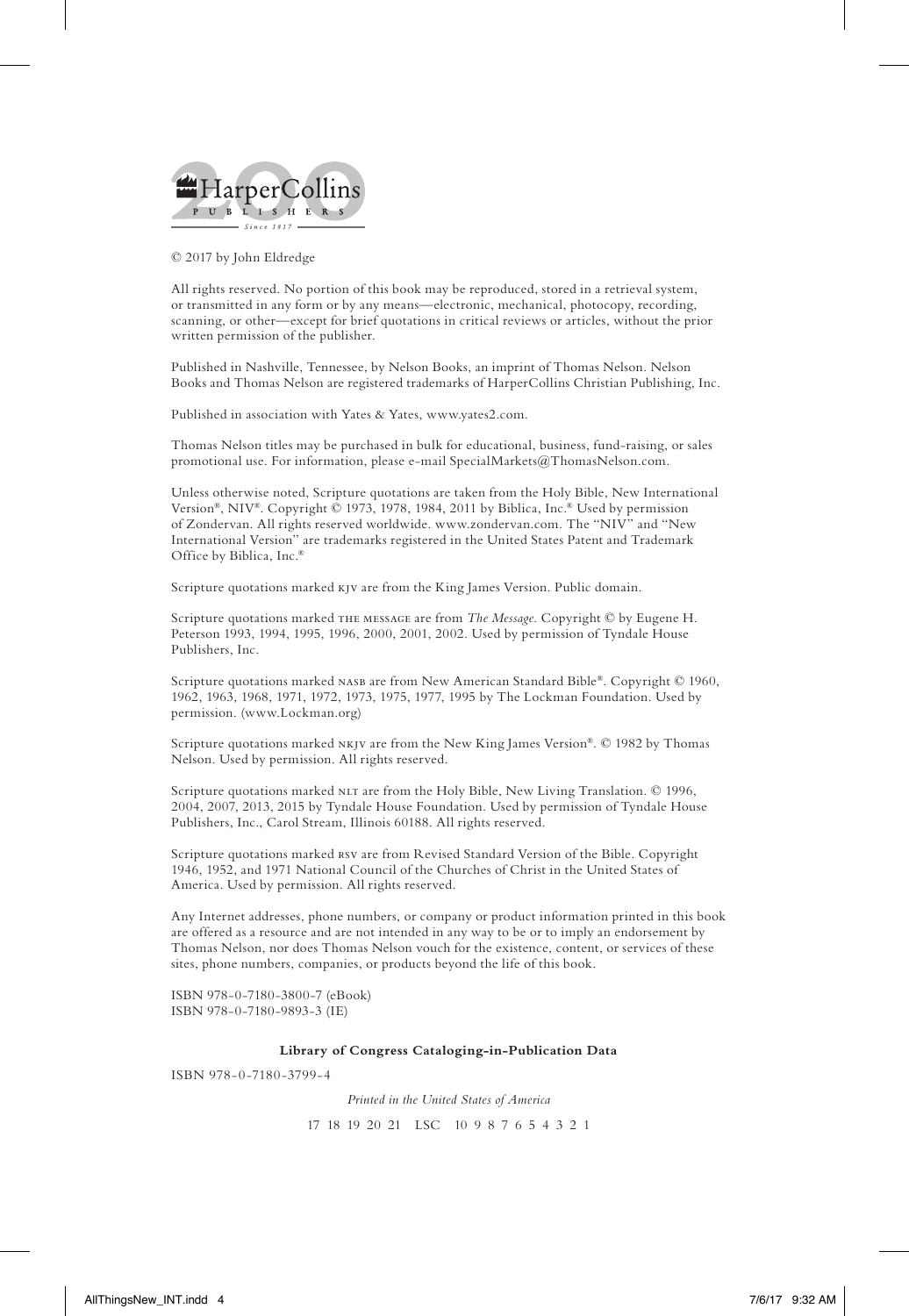*To Patrick and Craig—who joined the Great Cloud during the writing of this book*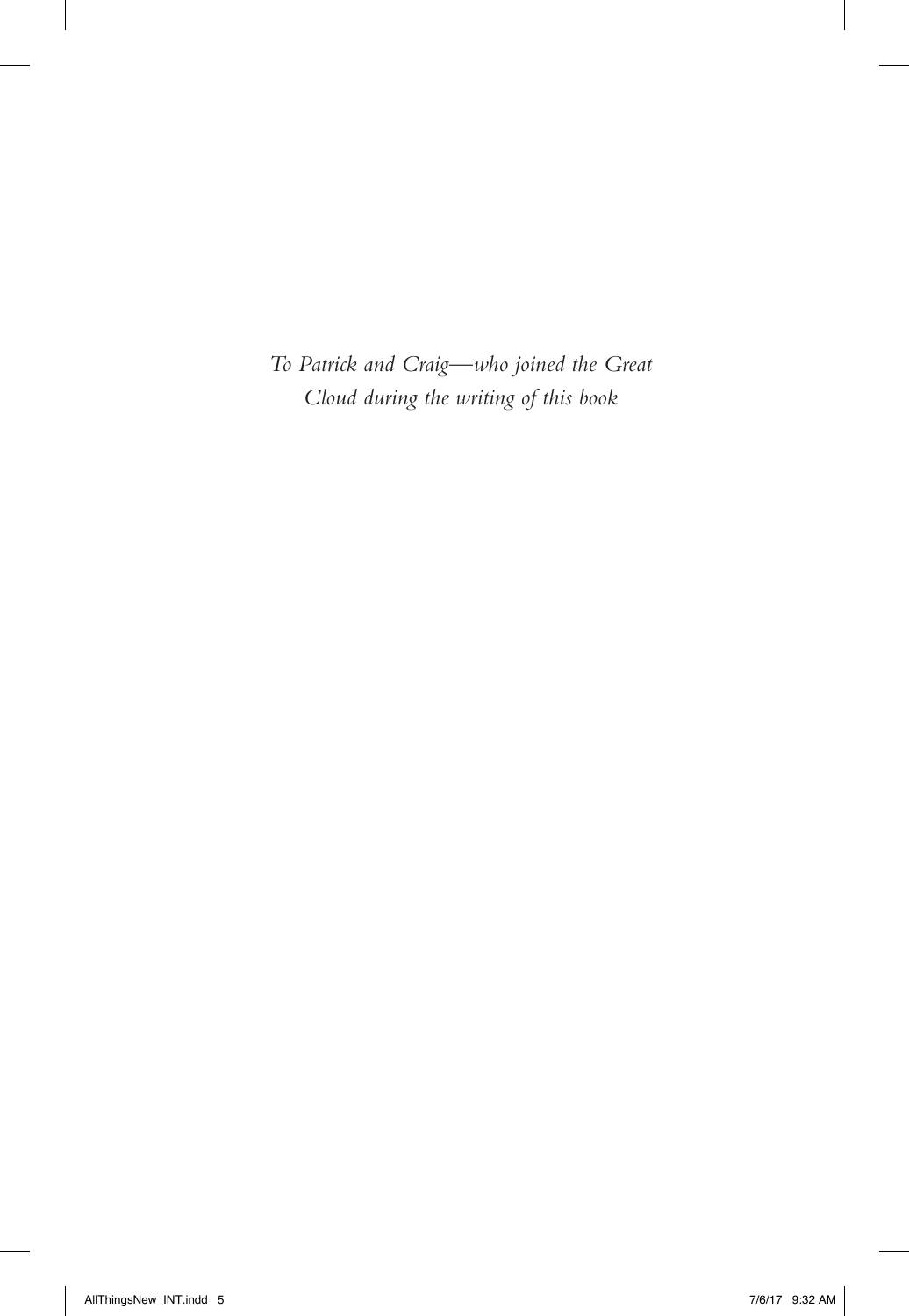*I thought you were dead! But then I thought I was dead myself. Is everything sad going to come untrue?*

Sam Gamgee in *The Return of the King*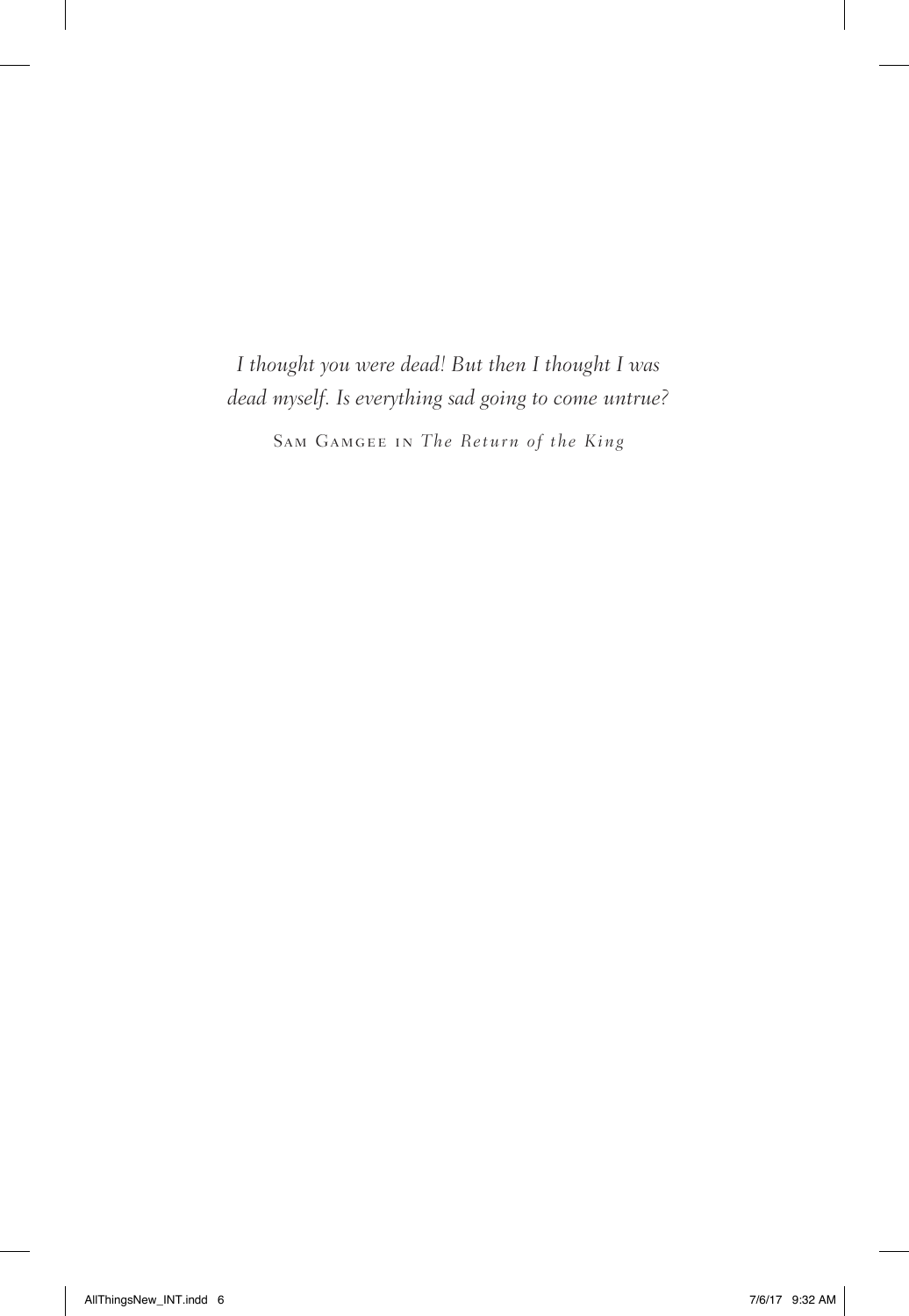# **Contents**

| Introduction: A Breathtaking Promise |                                  | ix  |
|--------------------------------------|----------------------------------|-----|
| Chapter 1                            | Is There a Hope That Really      | 1   |
|                                      | Overcomes All This?              |     |
| Chapter 2                            | The Renewal of All Things        | 19  |
| Chapter 3                            | Let Us Be Honest                 | 41  |
| Chapter 4                            | The New Earth                    | 61  |
| Chapter 5                            | Our Restoration                  | 83  |
| Chapter 6                            | When Every Story Is Told Rightly | 105 |
| Chapter 7                            | The Overthrow of Evil            | 129 |
| Chapter 8                            | What Do We Actually Do?          | 151 |
| Chapter 9                            | The Marriage of Heaven and Earth | 173 |
| Chapter 10                           | Grab Hold with Both Hands        | 195 |
|                                      |                                  |     |
| Acknowledgments                      |                                  | 213 |

| Atknowiedgmenis  | $\angle$ 10 |
|------------------|-------------|
| About the Author | 215         |
| Notes            | 2.17        |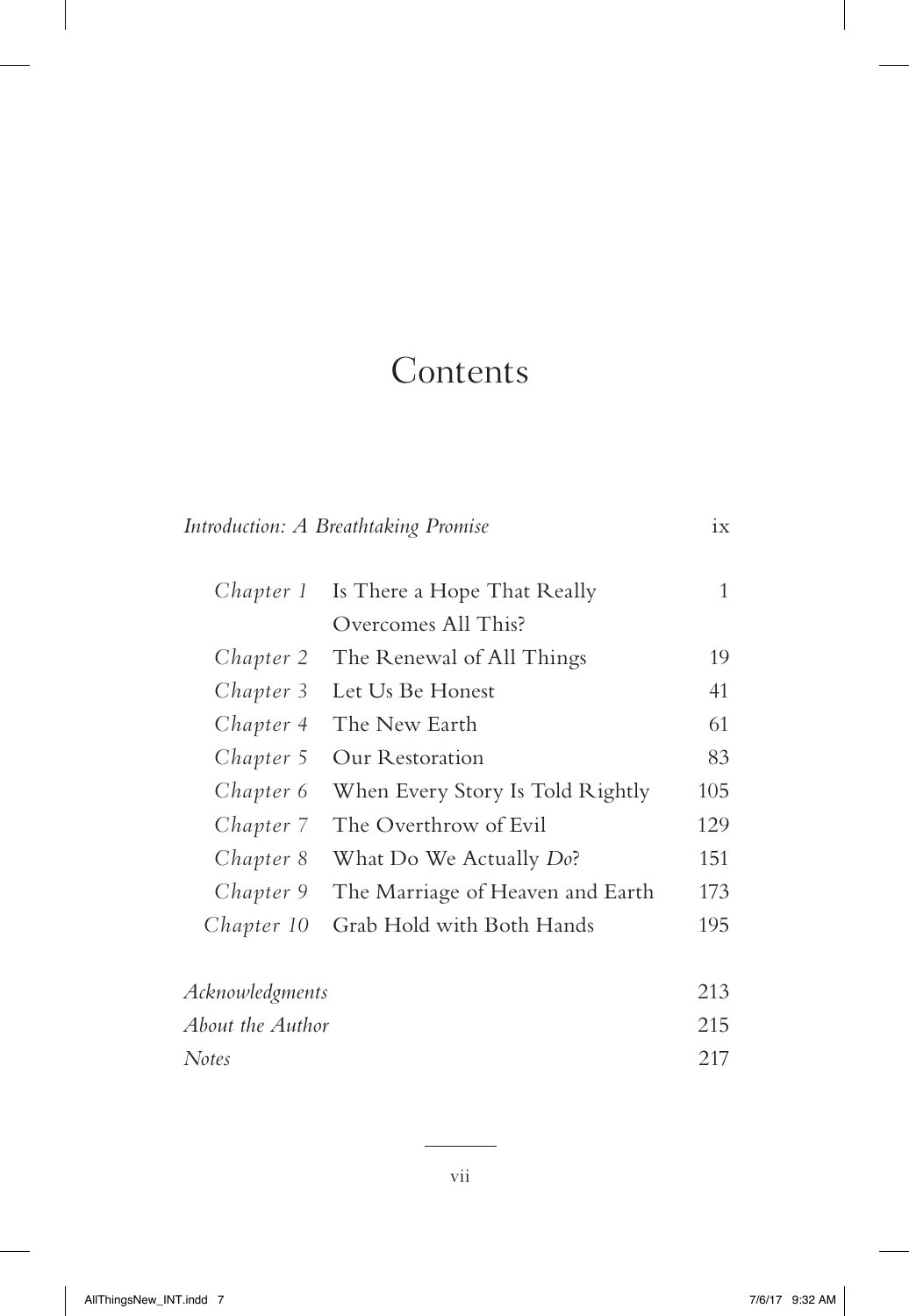#### INTRODUCTION

## A Breathtaking Promise

 $\sum_{i=1}^{\infty} \int e^{i\omega_i} \, du$  sure use some hope right now." I was chatting with a friend last week about the things going on in our lives and in the world, when she said this. We were talking about our loss of a dear colleague, but also about how everyone we know seems to be facing some hard thing or other. My friend is normally a very buoyant woman whatever the circumstance. There was a pause in the conversation, and then she sighed and expressed her longing for some hope.

Yes, hope would be very timely right about now.

Though we are trying to put a bold face on things, the human race is not doing well at all. Take any of our vital signs—you'll see. The rate of antidepressant use has gone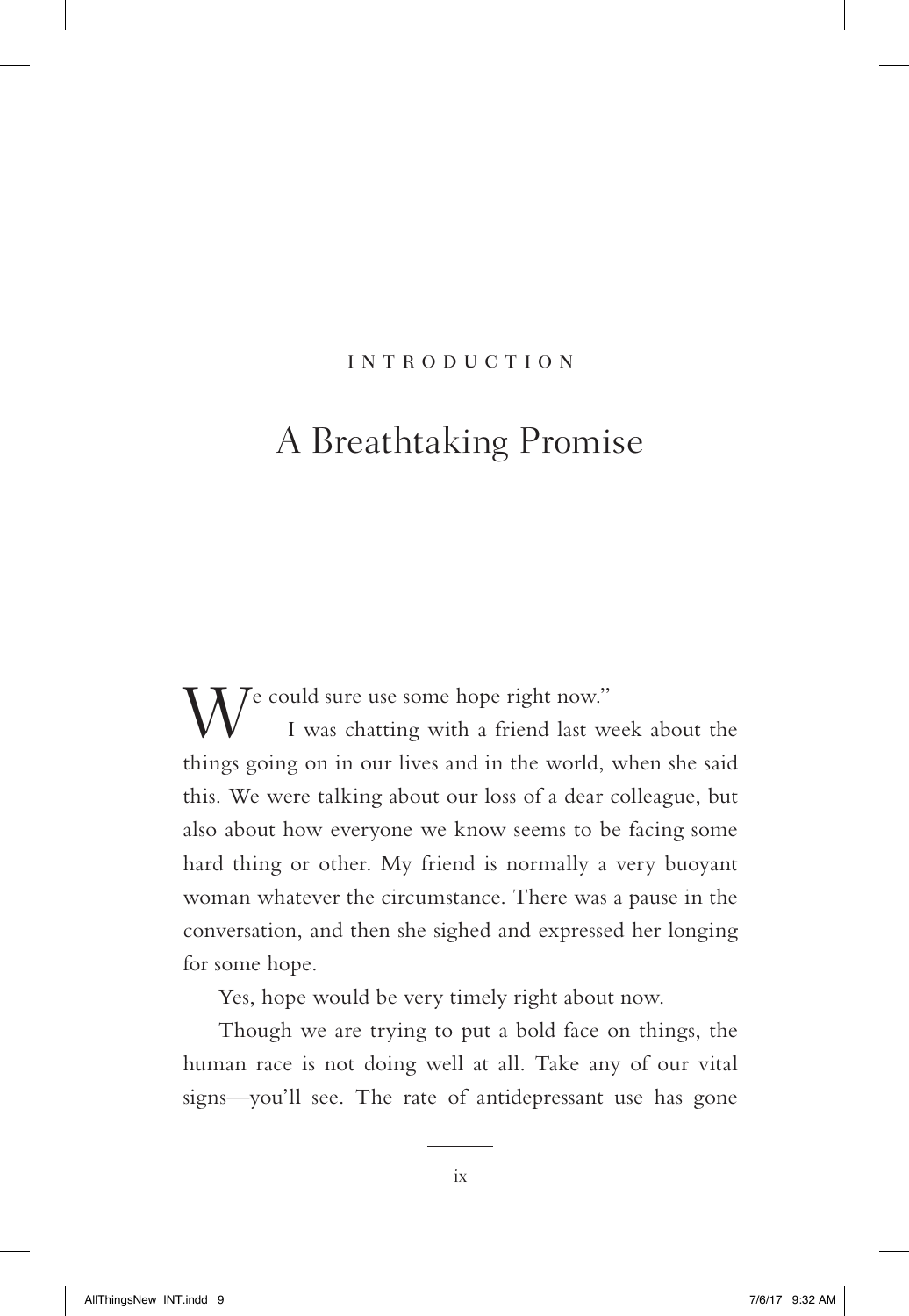#### INTRODUCTION

through the ceiling in the last twenty years; antidepressants have become the third most common prescription drug.<sup>1</sup> Now, I believe in medication. But I think it says something about us when depression is the *leading* cause of disability worldwide.<sup>2</sup> Suicide rates are also skyrocketing; depending on the country, it is the first or second leading cause of death among our young people. In 2012, during the war in Afghanistan, we lost more of our soldiers to suicide than we did to combat.<sup>3</sup>

We appear to be suffering a great crisis of hope. It's taking place loudly in politics and economies; it's taking place quietly in the hearts of millions at this moment.

By hope, I don't mean wishful thinking. I'm not talking about "holding a positive thought," as one friend calls it. When I speak of hope, I mean *the confident anticipation that goodness is coming*. A rock-solid expectation, something we can build our lives on. Not the delicate and fragile hopes most people are trying to get by with.

What would you say is the great hope of your life these days?

If it is anything at all worth talking about, Christianity is supposed to be the triumphant entry of an astonishing hope breaking into human history. A hope above and beyond all former hopes. An unbreakable, unquenchable hope. But I'll be honest—far too often what gets presented as the "hope" of Christianity feels more like a bait and switch. "We understand that you will eventually lose everything you love, that you have already lost so much. Everything you love and hold dear, every precious memory and place you will lose, but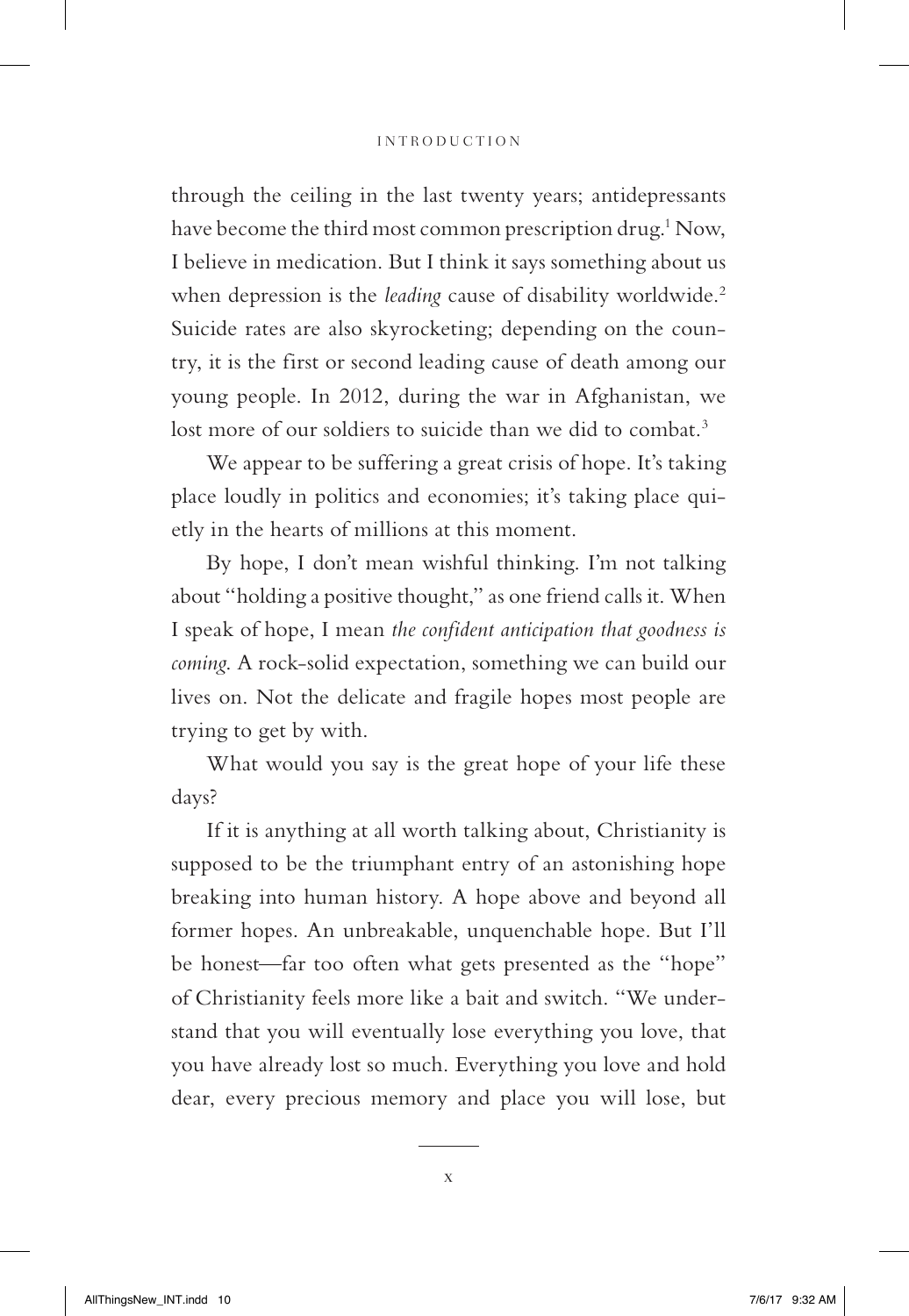afterward you get to go to this New Place Up Above!" Like a game show, where you don't win the car or the European vacation, but you do get some luggage and the kitchen knives.

The world doesn't believe it. And there are good reasons why.

When you consider the pain, suffering, and heartbreak contained in one children's hospital, one refugee camp, one abusive home or war-torn village over the course of a single day, it's almost too much to bear. But then consider that multiplied out across the planet, over all the days in a year, then down through history. It would take a pretty wild, astonishing, and breathtaking hope to overcome the agony and trauma of this world.

How is God going to make it all right? How is he going to redeem all of the suffering and loss of this world . . . and in your own life?

Escapism isn't going to do it, no matter what religious version you choose. What about all your hopes and dreams? What about all your special places and memories, the things most dear to your heart? Is there no hope for any of that? What we ache for is redemption; what our heart cries out for is *restoration*.

And I have some stunning, breathtaking news for you: restoration is exactly what Jesus promised. Despite what you may have been told, he didn't focus our hopes on the great airlift to heaven. He promised "the renewal of all things," including the earth you love, every precious part of it, and your own story (Matthew 19:28). The climax of the entire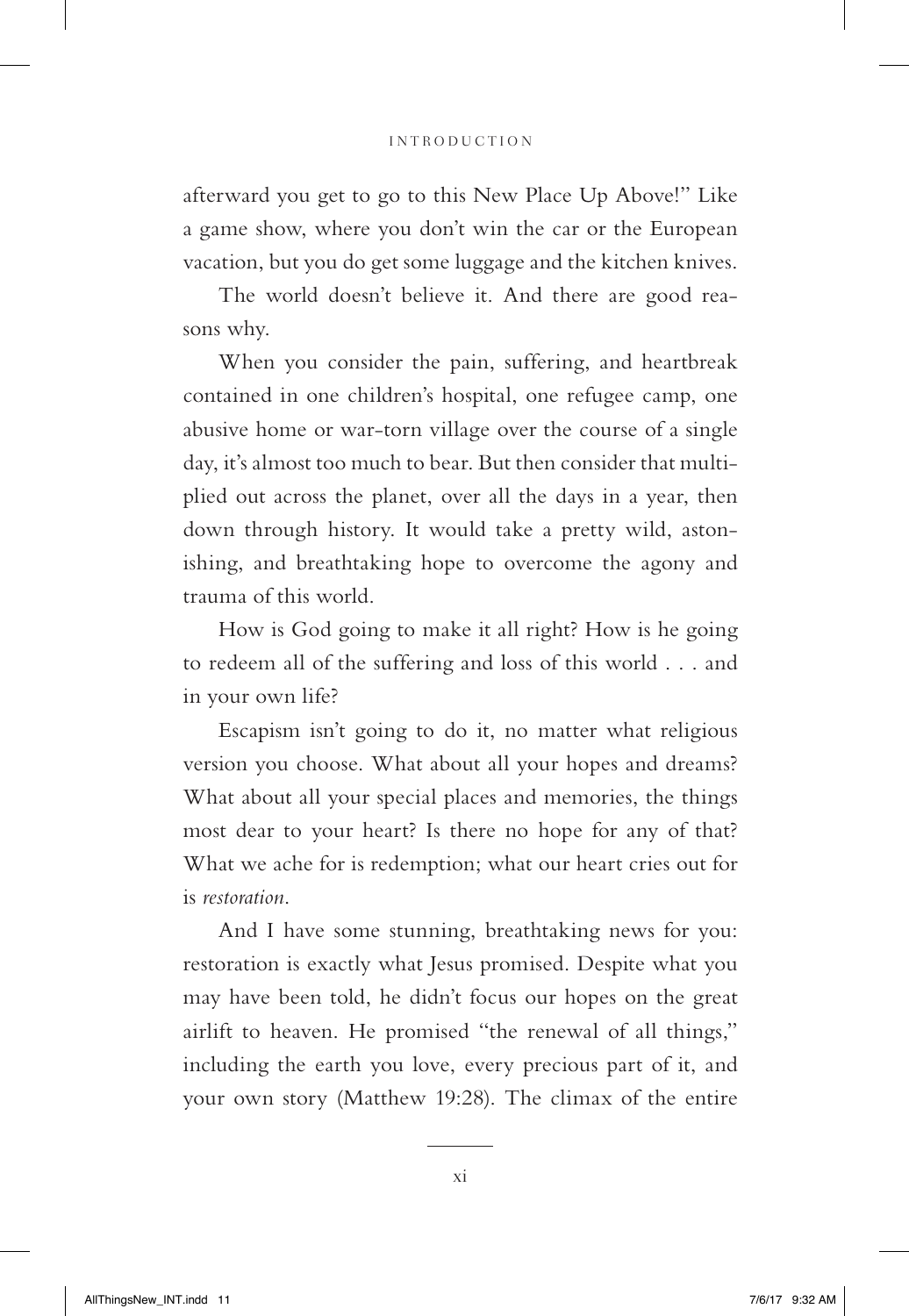#### INTRODUCTION

Bible takes place with these words: "I am making everything new!" (Revelation 21:5). A day of Great Restoration is coming. Not annihilation—*restoration*. That is the only hope powerful enough to be for us what God calls the anchor of the soul: "We have this hope as an anchor for the soul" (Hebrews 6:19).

How you envision your future impacts your current experience more than anything else. Children starting the long school year feel very differently about waking each morning than those who know summer vacation is just a few days away. The woman recently served divorce papers feels very differently about her life than the woman who wakes the day before her wedding. How we feel about our future has enormous consequences for our hearts now. If you knew that God was going to restore your life and everything you love any day, if you believed a great and glorious goodness was coming to you—not in a vague heaven, but right here on this earth you would have a hope to see you through anything. You would have an anchor for your soul, "an unbreakable spiritual lifeline, reaching past all appearances right to the very presence of God" (Hebrews 6:19 THE MESSAGE).

I'll be frank—if everything is going wonderfully for you right now, and you have every reason to believe it's going to stay that way, this book probably isn't for you. But if you are wondering why your soul feels so unsettled, and what there really is to look forward to, if you are longing for a wild, astonishing hope that could be an anchor for your life, read on. You're going to be very glad you did.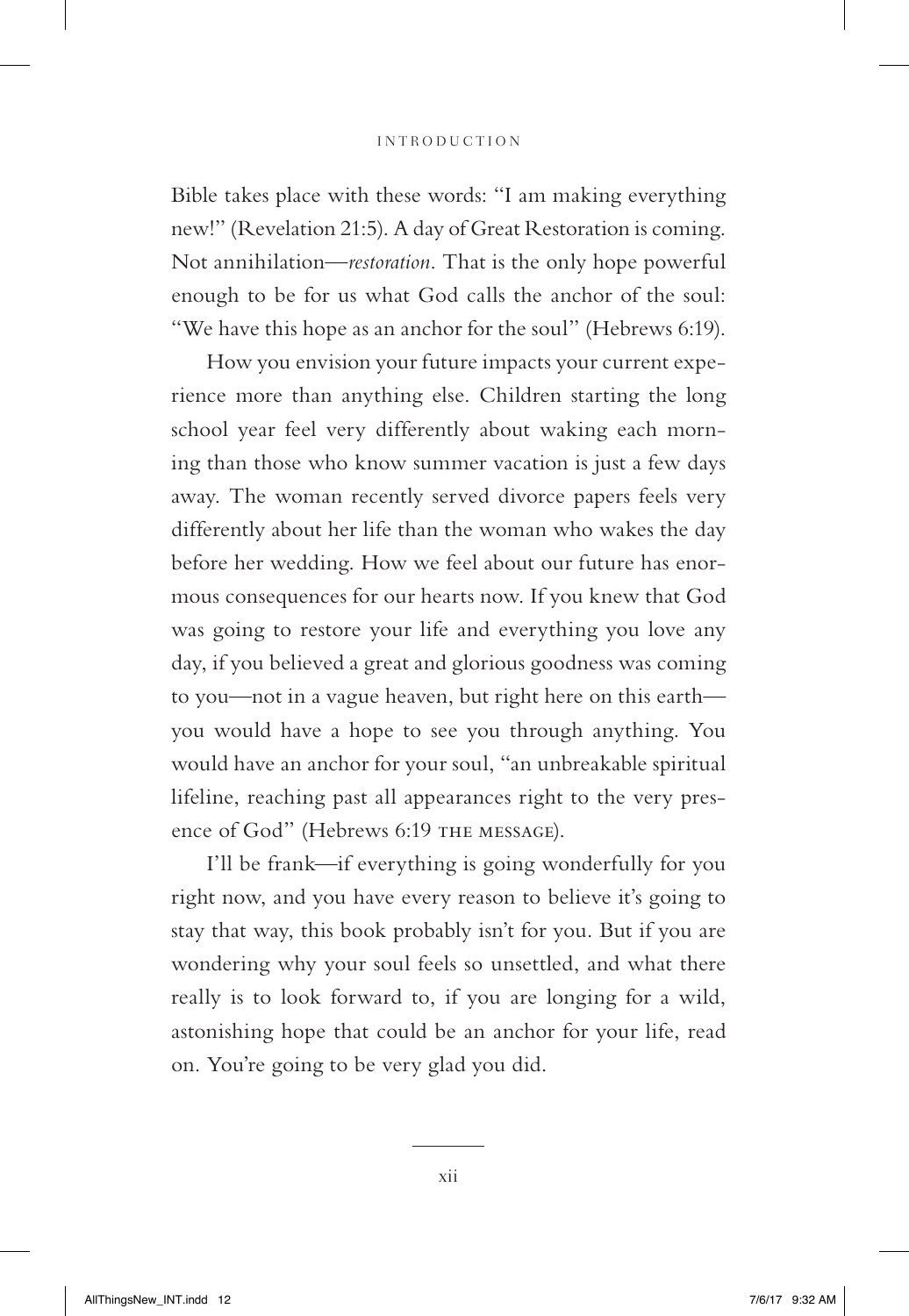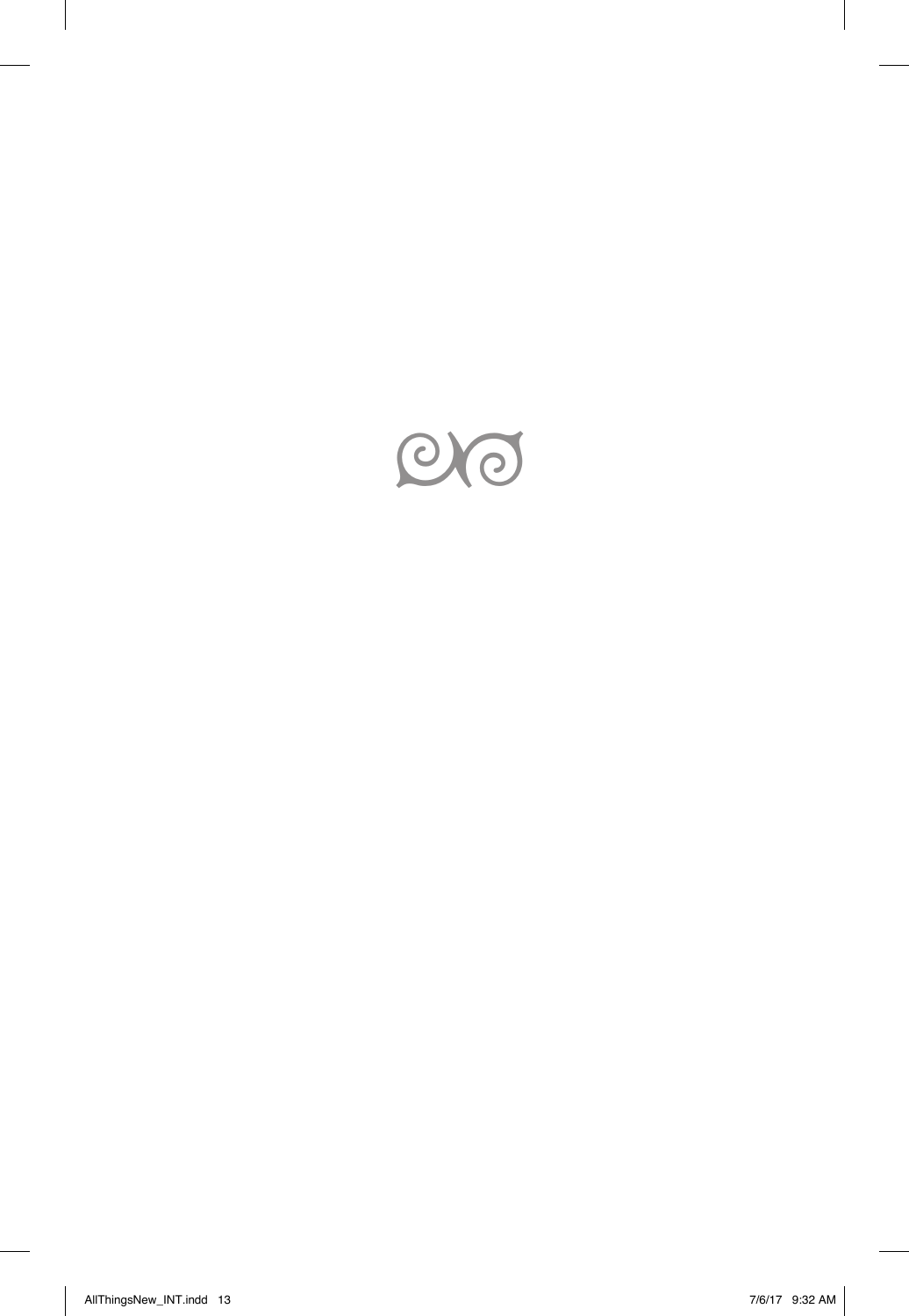

*Picture a treasure chest.*

*Not a small box that might hold jewelry on a girl's nightstand—a large treasure chest, larger than any suitcase you own, larger than any suitcase you've ever seen.*

*Picture a massive oak treasure chest, like pirates might have used, with large iron hinges and a huge clasp. The size and age and strength of this strongbox say it was made for the most valuable things.*

*Inside this chest are all of the things you wish could somehow be restored to you. Everything you have lost, everything you know you will lose.*

*What fills your treasure chest?*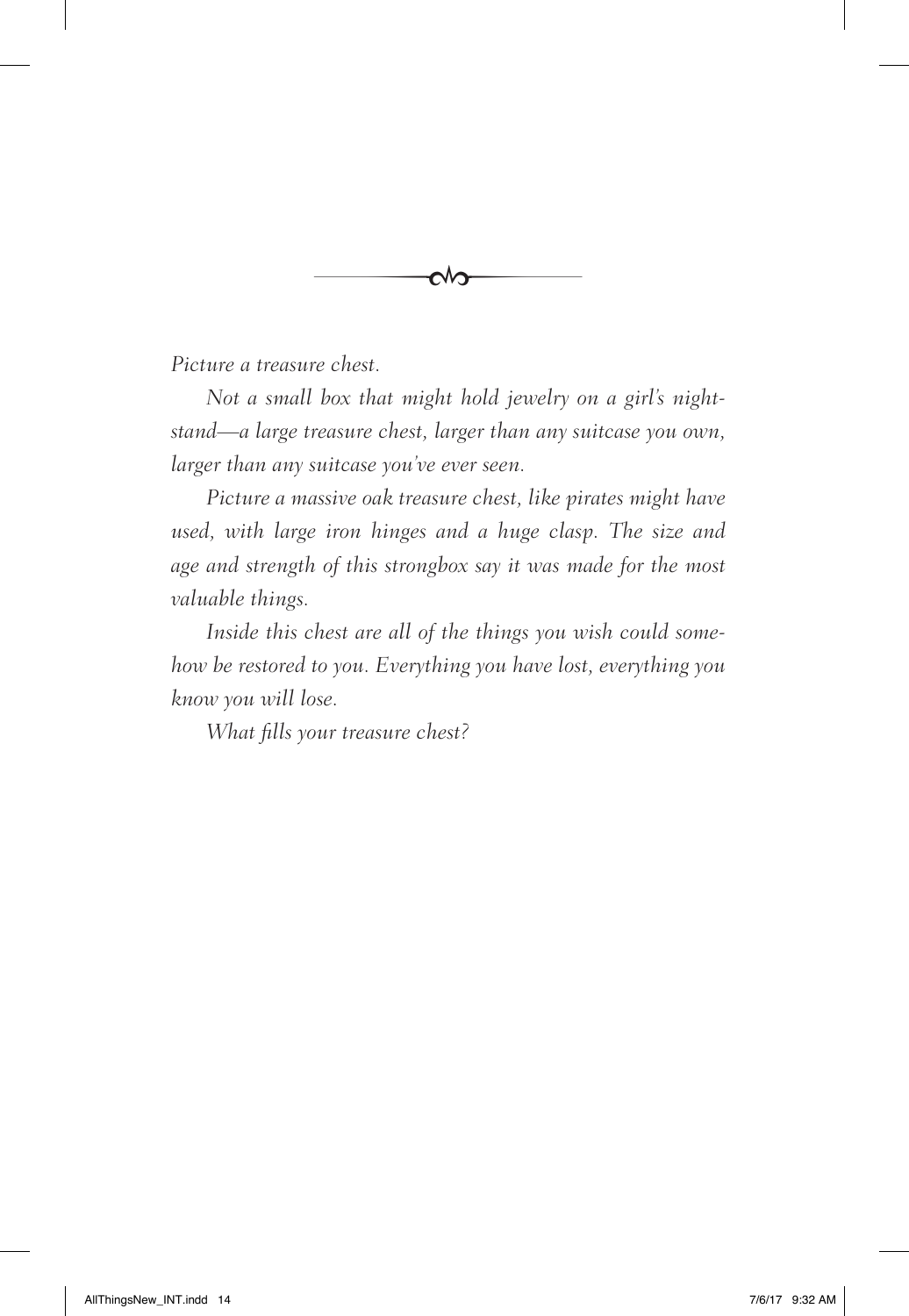#### CHAPTER 1

# Is There a Hope That Really Overcomes All This?

*It takes no courage to be an optimist, but it takes a great deal of courage to have hope.* Rabbi Jonathan Sacks, *Celebrating Life*

The sunrise this morning was filled with such promise. I was standing at the window in the early hours, praying, watching the dawn slowly bathe the hills in a golden light. The forest was utterly still, almost timeless. Each leaf was washed with a warm yellow glow, like candlelight; it covered the whole mountainside. Something about the bright, gentle beauty illuminating an entire forest made me feel that everything is going to be okay.

It is autumn now, and normally I'm not particularly happy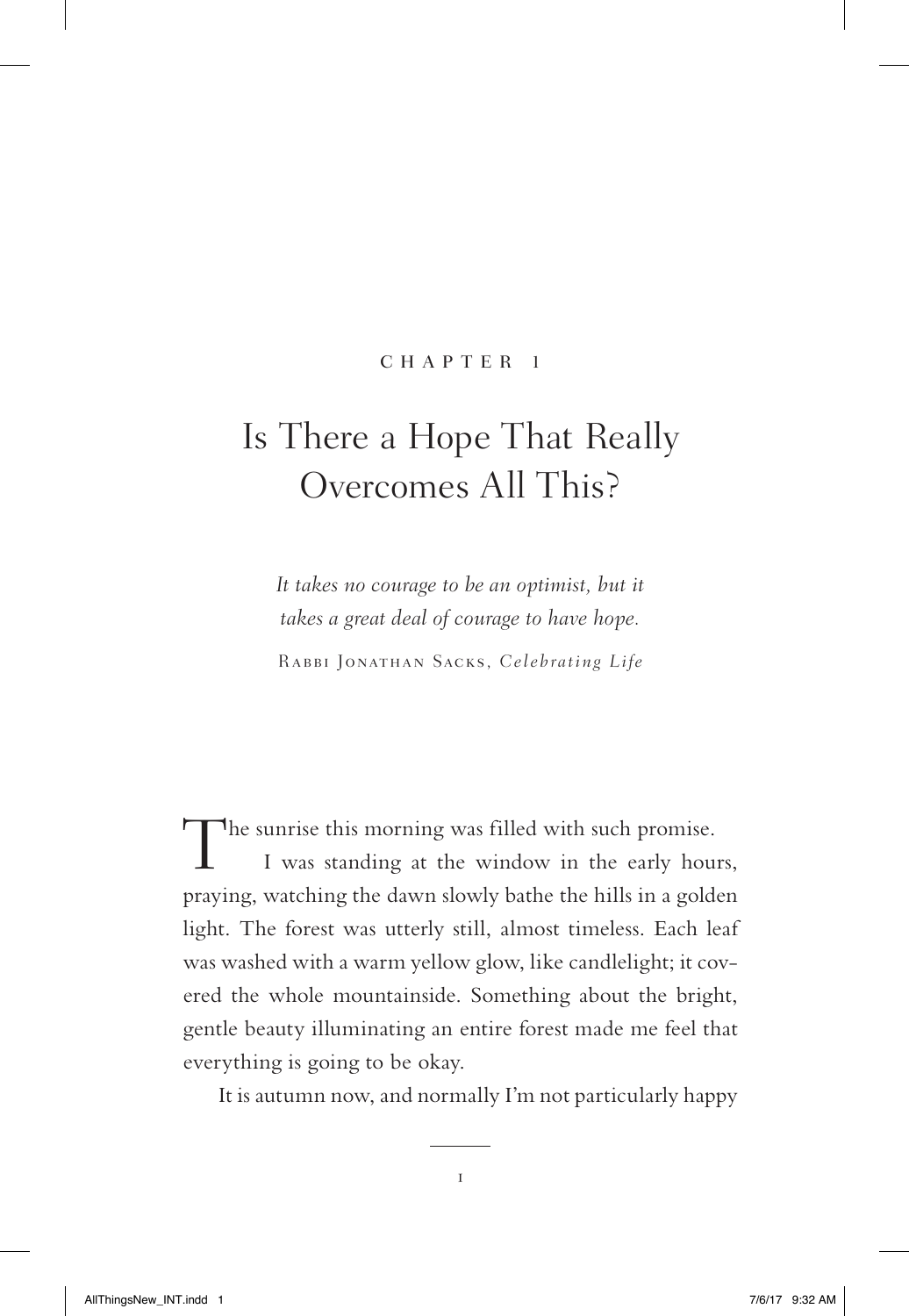about that. I don't usually like the coming of fall because I know the long winter will soon descend with more darkness than light. The world will go into gray tones for too long. But this year I'm relieved to see the leaves turning pumpkin colors, the grasses fading into brown—earth shedding her beauty as she goes into hibernation. Because I just want this year to be over.

January began with a suicide in our extended family; I was the one to receive the phone call. I had to find my middle son and tell him his wife's dear brother took his tormented life. Then the two of us had to find her and break the news that would break her heart. Those were awful days.

A reprieve from the grief seemed to come a few months later, when both my oldest son and his wife and my grieving son and daughter-in-law came over one evening to tell Stasi and me we were going to become grandparents. Not just once, but twice, at the same time—both couples were expecting. They had T-shirts made for us; the shared happiness was simply wonderful. We talked about the cousins growing up together, little cowboys running around Gramma and Poppy's house bringing joy and lightheartedness. Maybe happiness gets the final word.

Then our oldest and his beloved wife went through a horrible, brutal miscarriage. I buried my first grandson on the mountain behind our home. We stood as a family around the tiny grave while his devastated mother spoke these words: "Patrick, the day we learned we were pregnant with you was the best day of our lives. And the day we lost you was the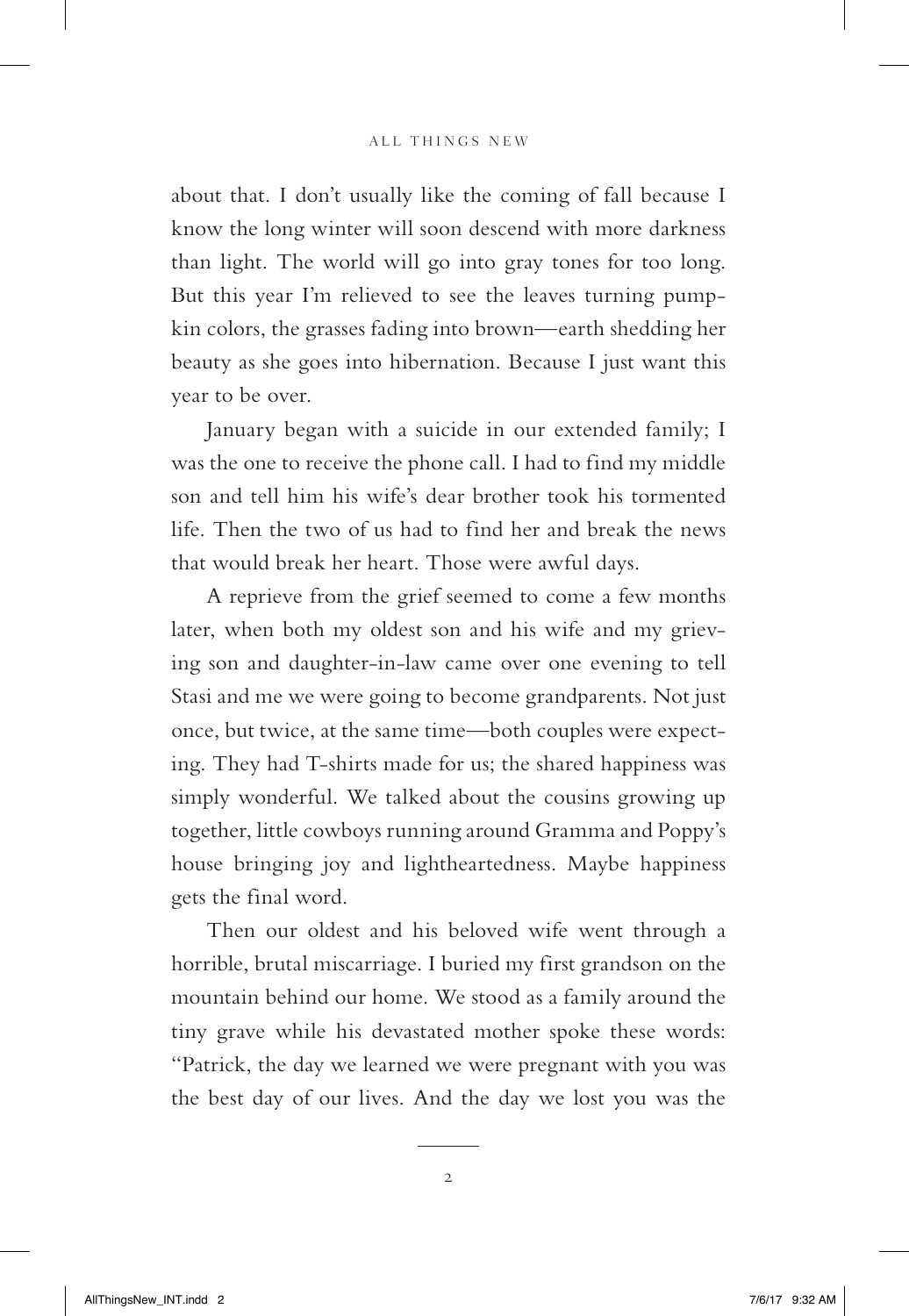worst." Watching my children grieve is the worst thing I've gone through as a father.

But then promise rose again a few months later, as our attention was mercifully turned to the wedding of our youngest son. I love weddings; I love the beauty, the romance, all the fairy-tale symbolism. I love wedding *receptions*. Theirs was held outdoors under the stars of a summer night, with hanging lights and laughter and dancing. It seemed to whisper again that all will be well. There is something winsome and enchanting in the best wedding parties, something that speaks to the deepest longing in our hearts. No one wanted to leave.

We were all enjoying the afterglow the next morning when my phone rang. Our dear friend Craig, whom we've known for almost forty years, was calling to tell us his cancer had taken a terrible turn. A month earlier he was almost in remission; now he would die within six weeks. I hung up and threw my cell phone as far as I could. This would be the second time in my life I would lose my dearest, closest friend.

And that is why I am fine with the coming of fall, and the passing of this year.

Can we just be honest? Life is brutal.

There is just enough goodness to rouse our hearts with expectation, and plenty enough sadness to cut us back down. When the cutting down exceeds the rising up, you wonder if you shouldn't just stay down. "I wept when I was borne," wrote the Anglican poet George Herbert, "and every day shewes why."1 Yes, life can also be beautiful. I am a lover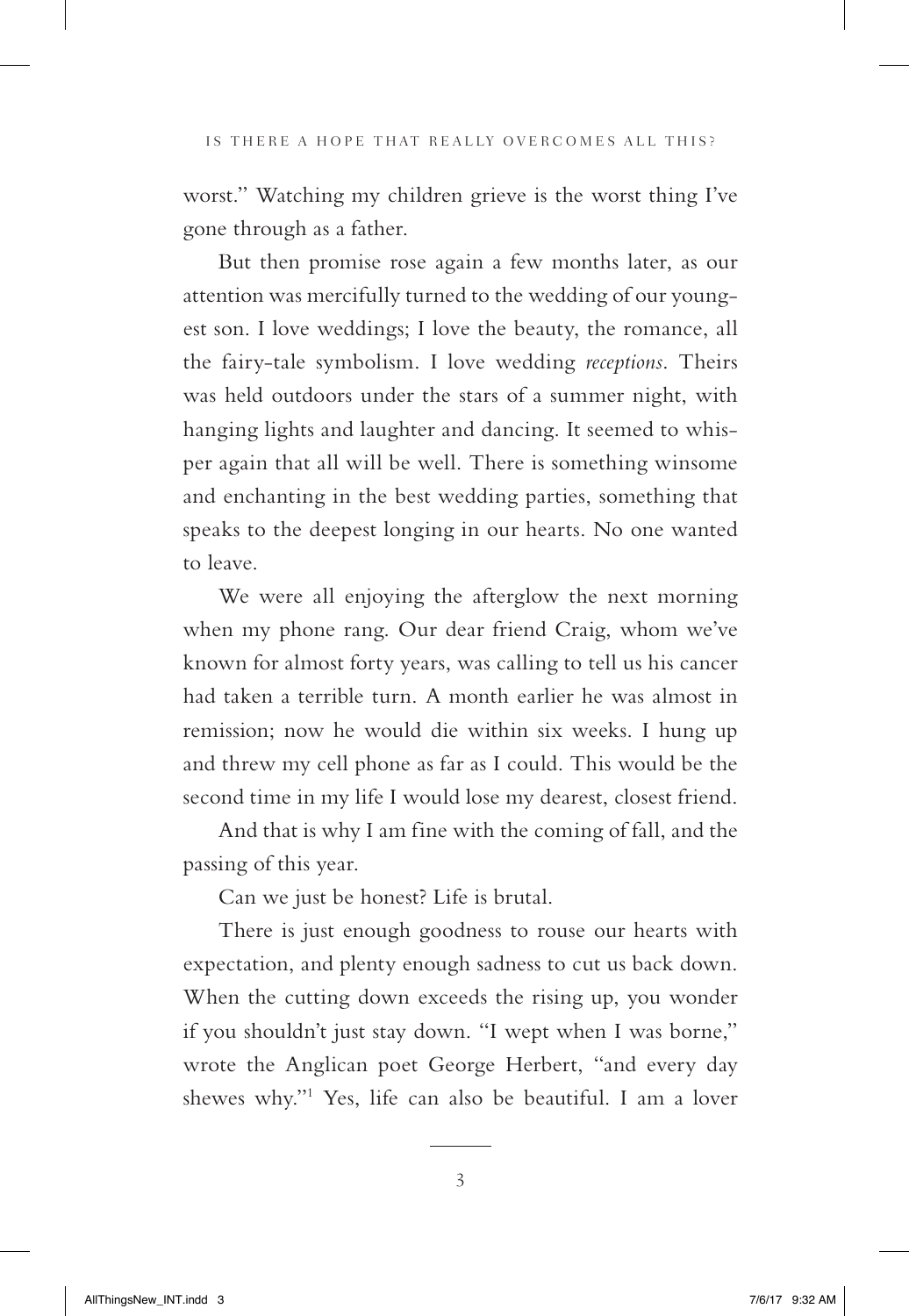of all the beautiful things in life. But may I point out that the movie by that name—*Life Is Beautiful*—takes place in a Nazi concentration camp. The story is precious in the way the father loves and protects his little boy from the ghoulish realities all around. But the father is killed at the end. Many, many people die horrible deaths at the end.

We need more than a silver-lining outlook on life. Much, much more. We need an unbreakable, unquenchable hope.

As I stood at the window for my morning vigil, the amber light of dawn was turning every fall color an even richer hue. It looked like something from a painting—transcendent, mythic. And for a moment it all felt brimming with promise. You've probably felt that promise too, as you stood in some favorite spot, watching the beauty of the rolling waves, marveling over spring flowers in the desert, walking the streets of Paris at night, sitting in your garden with a cup of coffee. Something keeps whispering to us through the beauty we love.

"Many things begin with seeing in this world of ours," wrote British artist Lilias Trotter. "There lies before us a beautiful, possible life."2

I savor those moments; they are among my most treasured memories. But whatever it is that speaks such promise, it seems to slip through our fingers every time we reach for it. I know that simply wanting this year to be over isn't the answer because who really knows what next year will bring? "Each day has enough trouble of its own," said the most compassionate man ever.3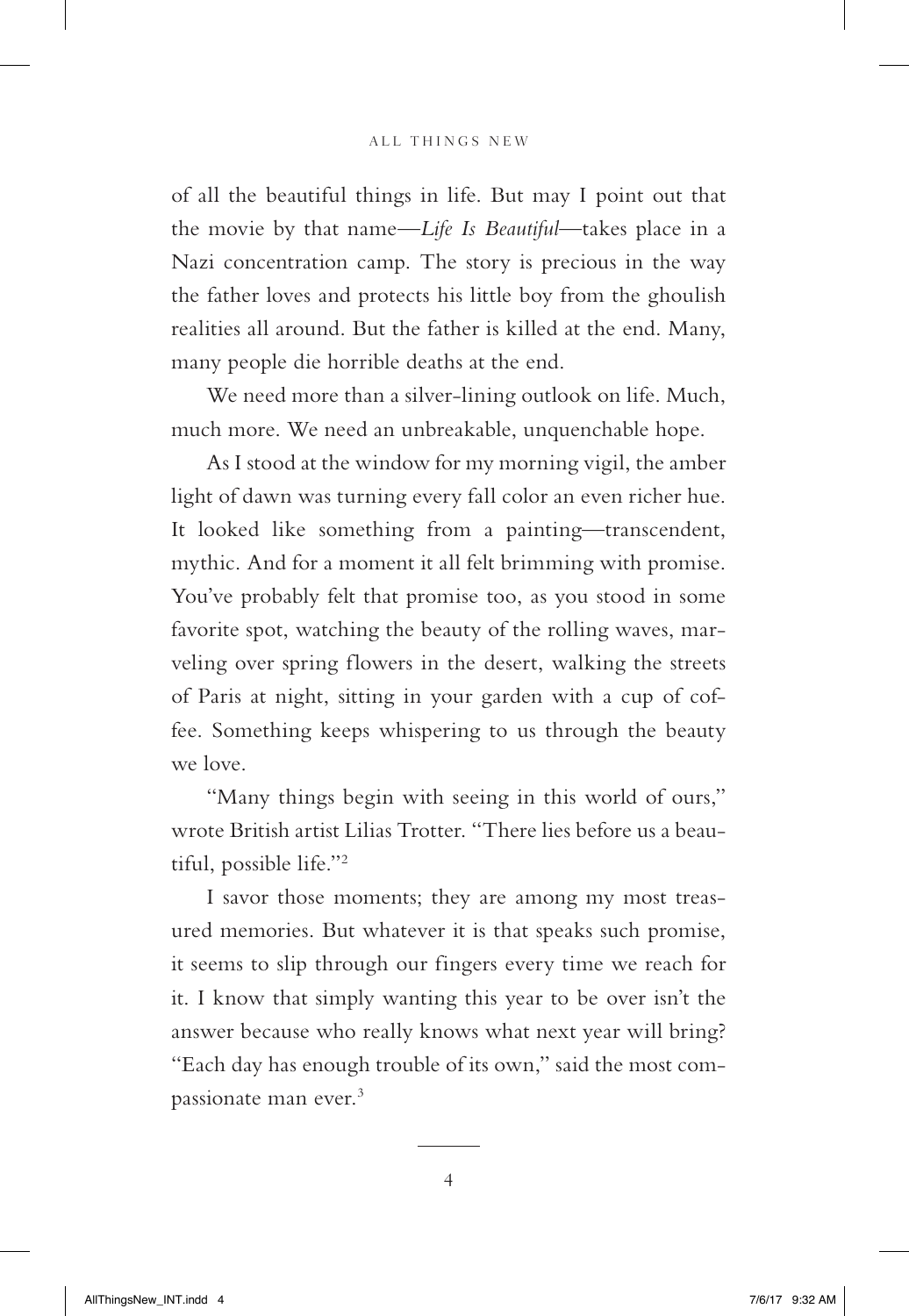#### WHAT ARE WE LOOKING FORWARD TO?

I keep checking my phone for e-mail and texts.

I do it all through the day; every alert gets my attention. I've been doing it for some time now. And the funny thing is, I'm not the kind of person who likes technology; I don't want to feel tied to my phone by an emotional umbilical cord. So what is this compulsion? What am I looking for? It's as though I'm looking for something.

And I'm not alone. People check their devices something like 110 times a day—one-third of their waking hours.<sup>4</sup> What is this obsession? I know we get a dopamine buzz when we receive a text, but something else is going on here.<sup>5</sup> After months and months of this obsession, I think I'm beginning to understand—the thing I keep looking for is good news. I am hoping for, looking for, longing for good news. We need to know that good is coming to us. We need to feel confident that a bright future is going to be given us and never taken away—not by anyone or anything.

I mentioned the global rise of depression and suicide; similar increases are happening with anxiety and various addictions.<sup>6</sup> Our search for happiness is getting desperate. Have you noticed all the hatred and rage? If you spend any time on social media you have. Perhaps you saw the fallout after the Cincinnati Zoo incident; it was hard not to. In May 2016, a three-year-old boy fell through the rails into the enclosure of a male gorilla at the zoo; the gorilla grabbed the boy and violently threw him around. The dangerous-animal response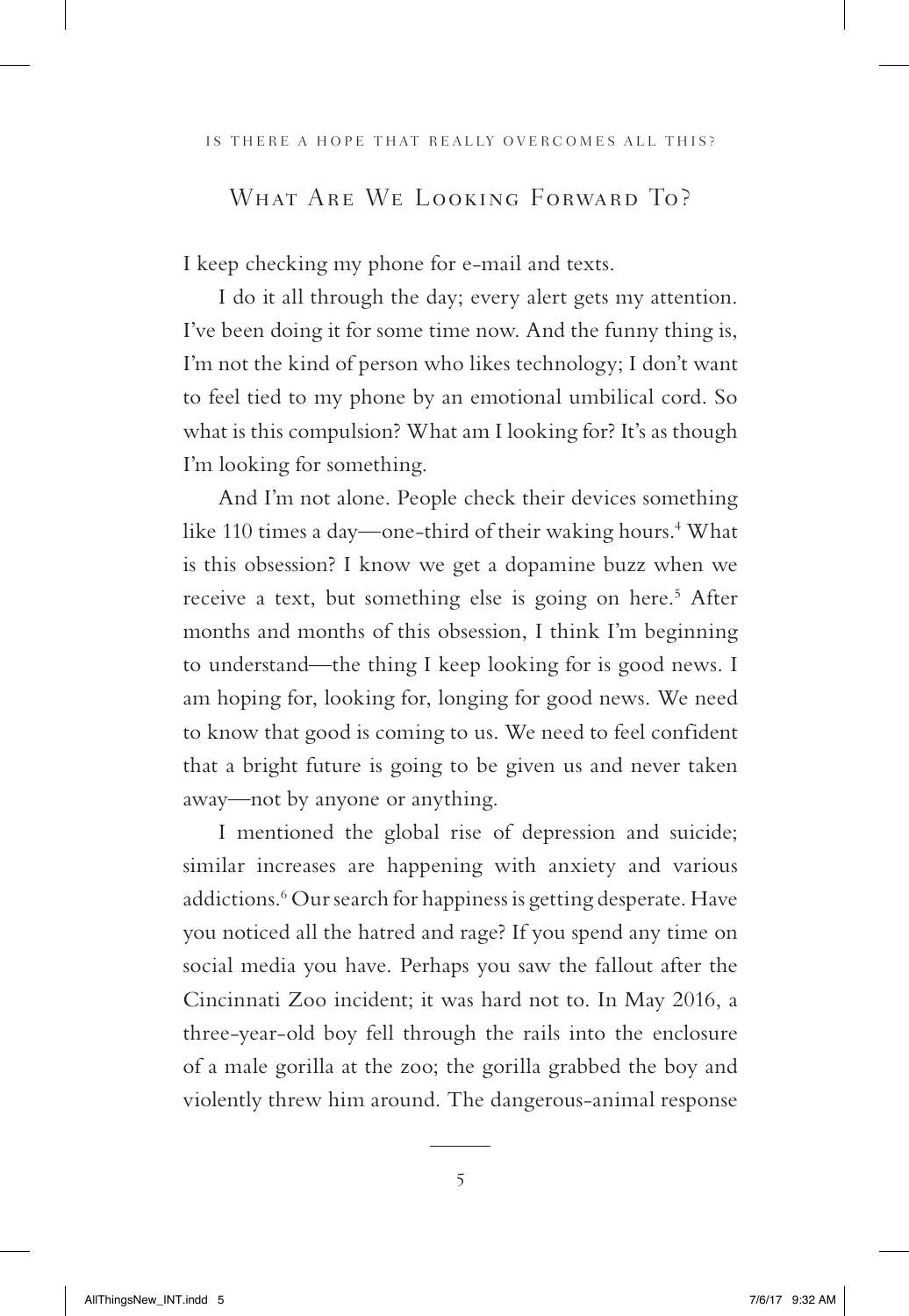team shot the gorilla and saved the boy's life. A social media Chernobyl followed—vicious, venomous backlash against the zoo and the boy's parents. Hundreds of thousands of people called for the boy's parents to be prosecuted. I understand strong emotion, but we are talking full-blown *hatred* here. And it doesn't take much to provoke it.

Shortly after the zoo tragedy, the remake of the film *Ghostbusters* was released, with an all-female cast. I don't even begin to understand the poisonous response. Leslie Jones, an African American actress starring in the film, was bombarded online with "a stream of pornography, racist speech and hateful memes." She was compared to the gorilla shot at the zoo; she received photos with human semen on her face.<sup>7</sup> Over a *movie*?

Something is happening to the human heart. You need to understand what it is if you would make sense of any of this.

Human beings are by nature ravenous creatures; a famished craving haunts every one of us. We were created for utter happiness, joy, and life. But ever since we lost Eden, we have never known a day of total fullness; we are never filled in any lasting way. People are like cut flowers—we appear to be well, but we are severed from the vine. We are desperate, lustful creatures. We look to a marriage (or the hope of marriage), a child, our work, food, sex, alcohol, adventure, the next dinner out, the new car—anything to touch the ache inside us. We are *ravenous* beings.

And we have been untethered. Every institution that once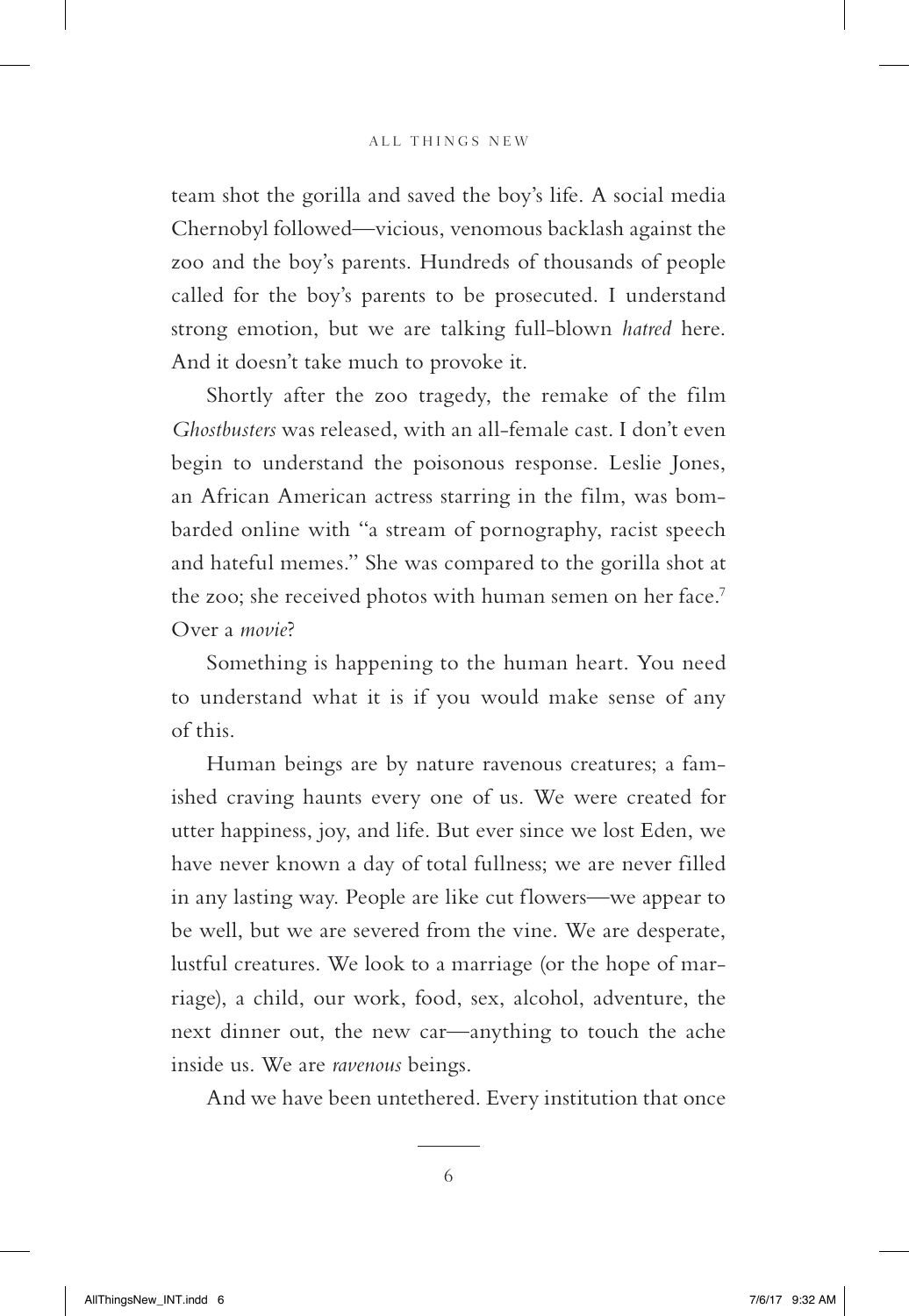provided psychological and moral stability is crumbling families, communities, church allegiances. We don't trust anyone or anything anymore; not our universities nor financial institutions, not religious hierarchies, and certainly not our political leaders. The breakdown adds a kind of unchecked desperation to our ravenous hunger.

Then the world stands in the way of our famished craving; it constantly thwarts us. People don't treat us as we long to be treated; we can't find the happiness we need. Our boss is harsh, so we sabotage him. Our spouse withholds sex, so we indulge online. The ravening won't be stopped. But boy, oh boy—when somebody gets in the way of our desperate hunger, they feel the fury of our rage. We are ready to kill. People shoot each other over traffic incidents. Parents abuse a baby who keeps them up at night. We vengefully crucify one another in social media.

This is our current condition—ravenous, psychologically untethered, increasingly desperate, ready to harm anything that gets in our way. And there appears to be nothing to stop the slide into chaos. "The falcon cannot hear the falconer," warned the poet W. B. Yeats in "The Second Coming":

> Things fall apart; the centre cannot hold; Mere anarchy is loosed upon the world.

Whatever else is at play here, we have clearly lost hope. We have no confident expectation that goodness is coming to us. When my friend said, "We could sure use some hope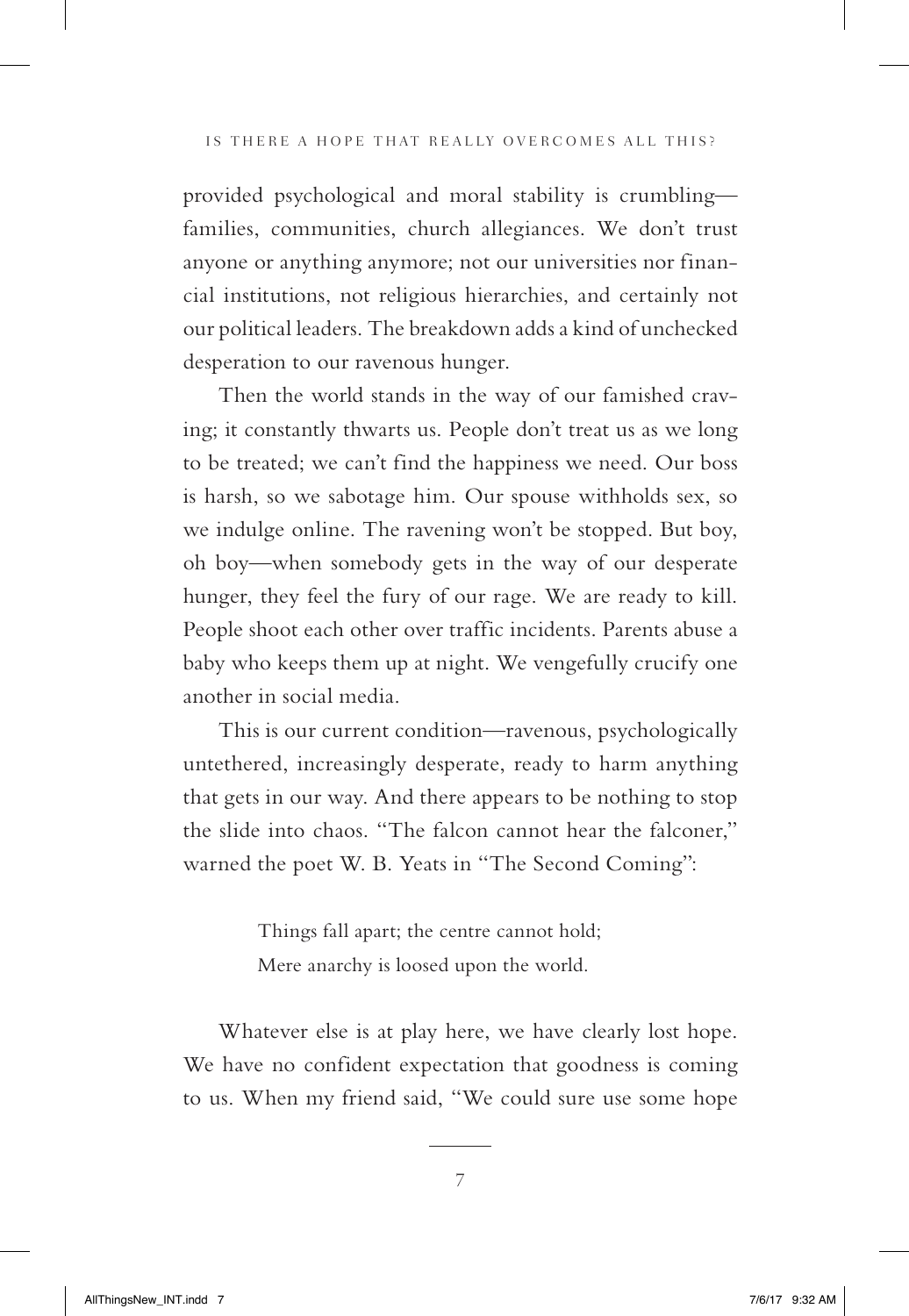right now," she may have prophesied the final word over the human race.

#### Looking for a Stronger Hope

Scripture names hope as one of the Three Great Forces of human existence:

Three things will last forever—faith, hope, and love.

(1 Corinthians 13:13 nlt)

By saying they last forever, God names these three as immortal powers. A life without faith has no meaning; a life without love isn't worth living; a life without hope is a dark cavern from which you cannot escape. These things aren't simply "virtues." Faith, hope, and love are mighty *forces* meant to carry your life forward, upward; they are your wings and the strength to use them.

I believe hope plays the critical role. You'll find it pretty hard to love when you've lost hope; hopelessness collapses into *who cares?* And what does it matter that we have faith if we have no hope? Faith is just a rigid doctrine with nothing to look forward to. Hope is the wind in your sails, the spring in your step. Hope is so essential to your being that Scripture calls it "an anchor for the soul" (Hebrews 6:19).

In an untethered world, we need a hope that can anchor us.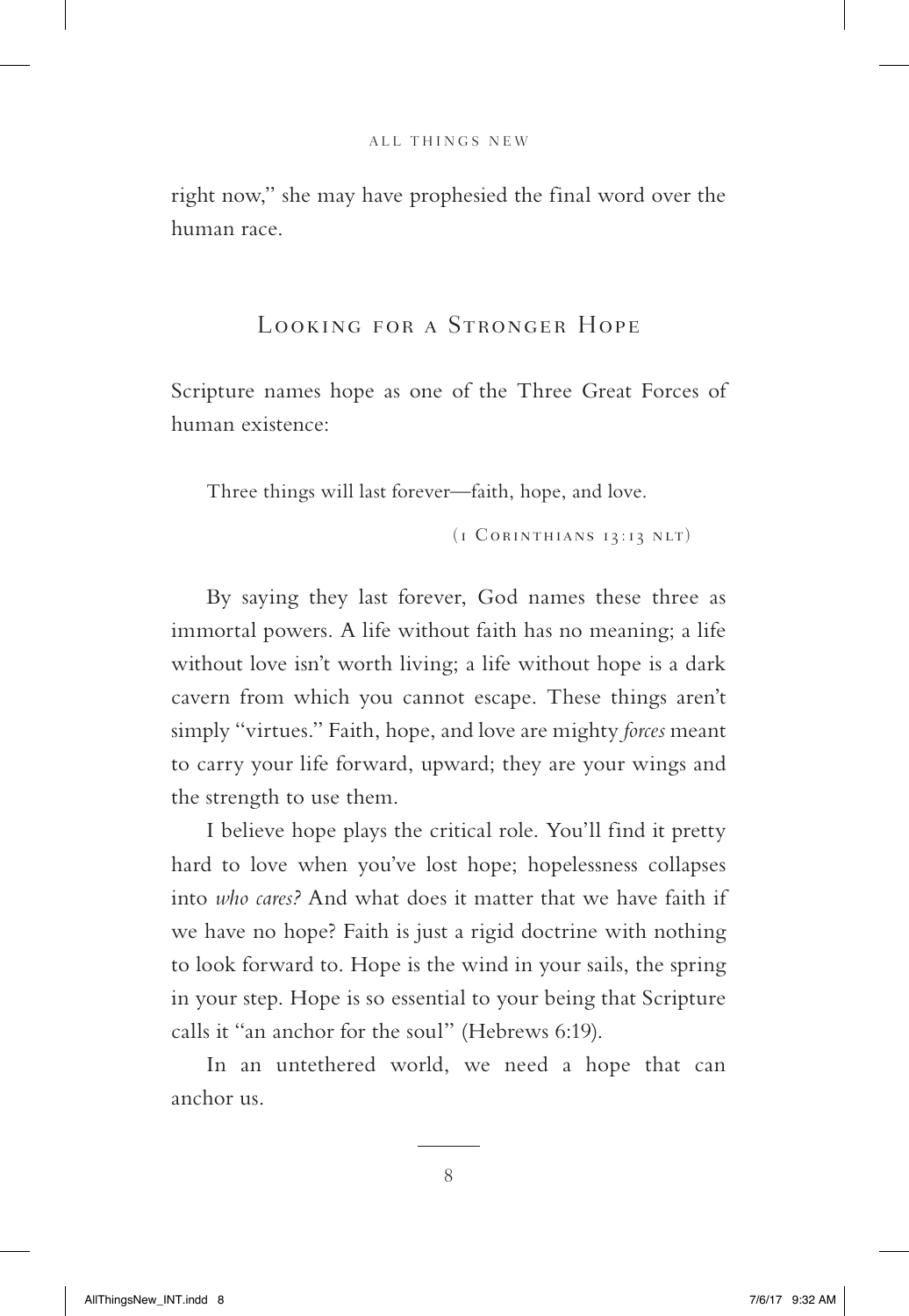#### IS THERE A HOPE THAT REALLY OVERCOMES ALL THIS?

Those who are fighting cancer—or any physical affliction—will tell you that hope is essential if you would overcome. Abandon hope, and your body seems to give up the fight. Anyone who has walked the painful road of divorce knows that hope is the lifeline of a marriage; give up on hope and there is no reason to put in the hard work of staying together. People who lose hope are less likely to survive plane crashes and other survival scenarios. Hope is a determining factor in overcoming poverty. Hope literally heals the structures of your brain.<sup>8</sup>

But to really grasp hope's beauty and power, you only need to think of what it is like to lose all hope whatsoever. I shudder; my moments of hopelessness are the darkest memories of my life. When we lose hope we wander too close to the shadowlands of hell, whose occupants "every hope resign," according to Dante.<sup>9</sup> Hope is the sunlight of the soul; without it, our inner world walks about in shadows. But like a sunrise in the heart, hope sheds light over our view of everything else, casting all things in a new light. It wasn't merely sunlight bathing the mountain this morning—it was *hope*.

Faith is something that looks backward—we remember the ways God has come through for his people, and for us, and our belief is strengthened that he will come through again. Love is exercised in the present moment; we love in the "now." Hope is unique; hope looks forward, anticipating the good that is coming. Hope reaches into the future to take hold of something we do not yet have, may not yet even see.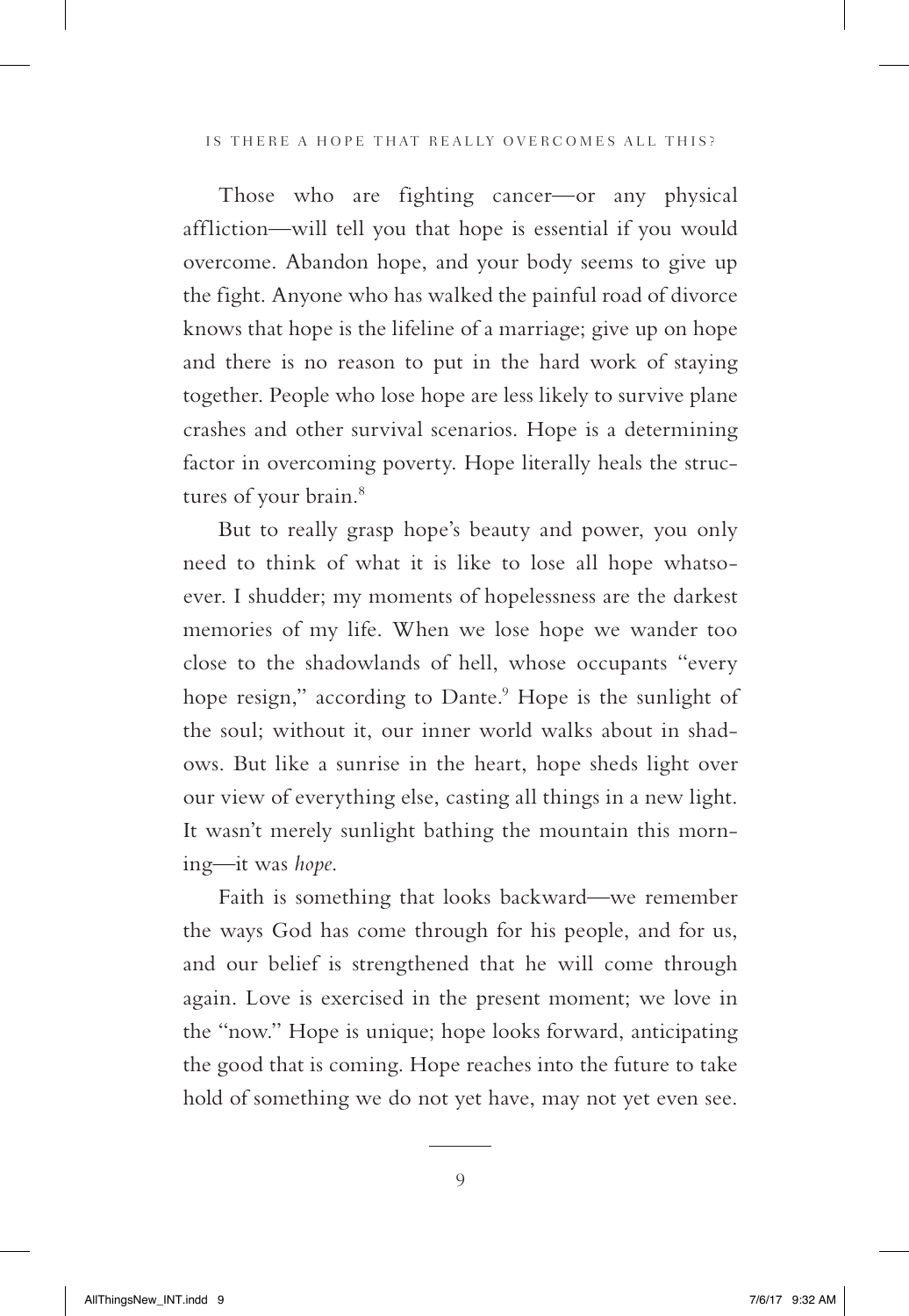Strong hope seizes the future that is not yet; it is the *confident expectation of goodness coming to us*.

It might be helpful to pause and ask yourself, *How is my hope these days? Where is my hope these days?*

#### The Answer to the Riddle of the Promise

Optimism is not going to cut it. Trying to look on the bright side isn't going to sustain us through days like we are living in. Given how critical hope is to our lives, the most urgent question has to be, "Where is the hope that can overcome all the heartache of this world?"

"We all feel the riddle of the earth," wrote G. K. Chesterton. "The mystery of life is the plainest part of it. The clouds and curtains of darkness, the confounding vapours, these are the daily weather of this world."10 Thank you, Gilbert; I love it when someone says perfectly what we've always known to be true but never named for ourselves. I think the mystery boils down to this:

Some sort of promise seems to be woven into the tapestry of life. It comes to us through golden moments, through beauty that takes our breath away, through precious memories and the hope even a birthday or vacation can awaken. It comes especially through the earth itself.

That promise fits perfectly with the deepest longing of our hearts—the longing for life to come together as we somehow know it was always meant to. The whispers of this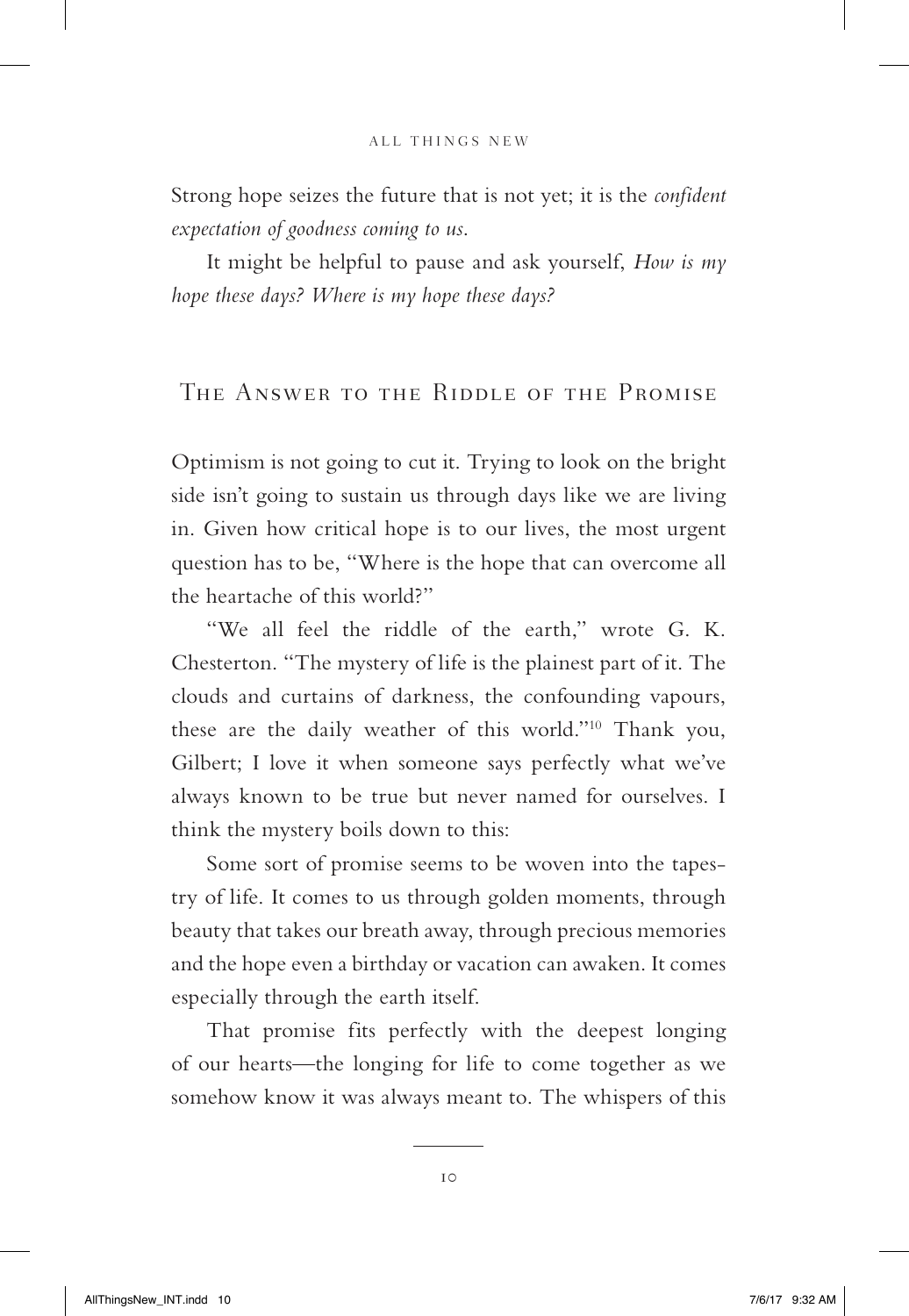promise touch a wild hope deep within our hearts, a hope we hardly dare to name.

Does it ever come true?

That's the mystery; that is the riddle. So let's start right here. Perhaps we can pick up the trail from here.

Now, this may sound a little odd for a man to admit, but I feel a sort of compassion for Imelda's shoe fetish.

For those of you who missed the scandal back in the '80s, Imelda Marcos was married to Ferdinand, former president of the Philippines. They were ousted from power in '86 and fled the country, leaving behind a fascinating treasure: designer shoes. Thousands and thousands of them. Like so many fellow dictators, the Marcoses lived an extravagant lifestyle bankrolled by the state, of course—while their people went about barefoot in the streets. Thus the ousting. Imelda was rumored to have a thing for shoes, but truth again proved stranger than fiction. Her personal collection contained from 1,060 to 7,500 pairs.11

Think of it—acres and acres of gorgeous, dazzling shoes from the best salons in the world. If you wore then tossed a new pair every single day for ten years, you still couldn't wear them all.

What compels a person to obsessively hoard beauty they can never hope to see, let alone use in any meaningful way?

The media crucified Imelda, but I found the discovery fascinating. Fetishes are illuminating; they are a sort of peephole into the wild mystery of the human heart. We can hide our weirdness under a social disguise, we can maintain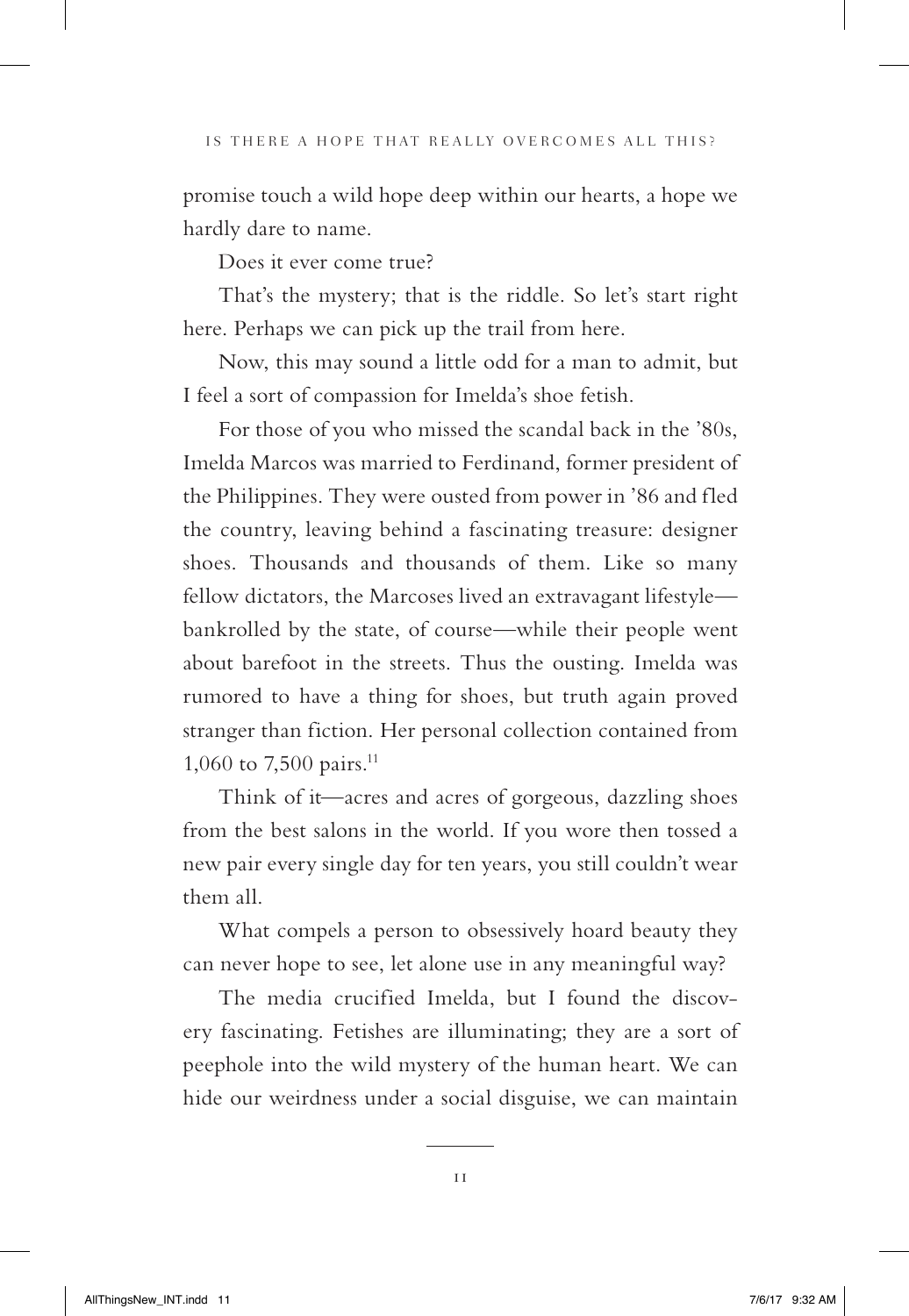a good show, but our fetishes and fantasies blow our cover. The addict's ravenous hunger is there for all the world to see. Honestly—I felt a kind of empathy for Imelda, though I wouldn't go public with it till now. I think she was looking for the Ruby Slippers; she was looking for Somewhere Over the Rainbow. (This isn't so strange: after all, one shoe changed Cinderella's life.)

Imelda Marcos was looking for the kingdom of God.

I'll let you in on a little secret: your heart is made for the kingdom of God. This might be the most important thing anyone will ever tell you about yourself: your heart only thrives in one habitat, and that safe place is called the kingdom of God. Stay with me now.

#### The Renewal of All Things

Jesus Christ gave his life to give each of us a hope above and beyond all former hopes. Every action and teaching of his brilliant life were very intentionally directed at unveiling this hope to us. Late in the gospel of Matthew he described it with breathtaking clarity:

"Truly I tell you, at the renewal of all things, when the Son of Man sits on his glorious throne . . . everyone who has left houses or brothers or sisters or father or mother or wife or children or fields for my sake will receive a hundred times as much and will inherit eternal life." (19:28–29)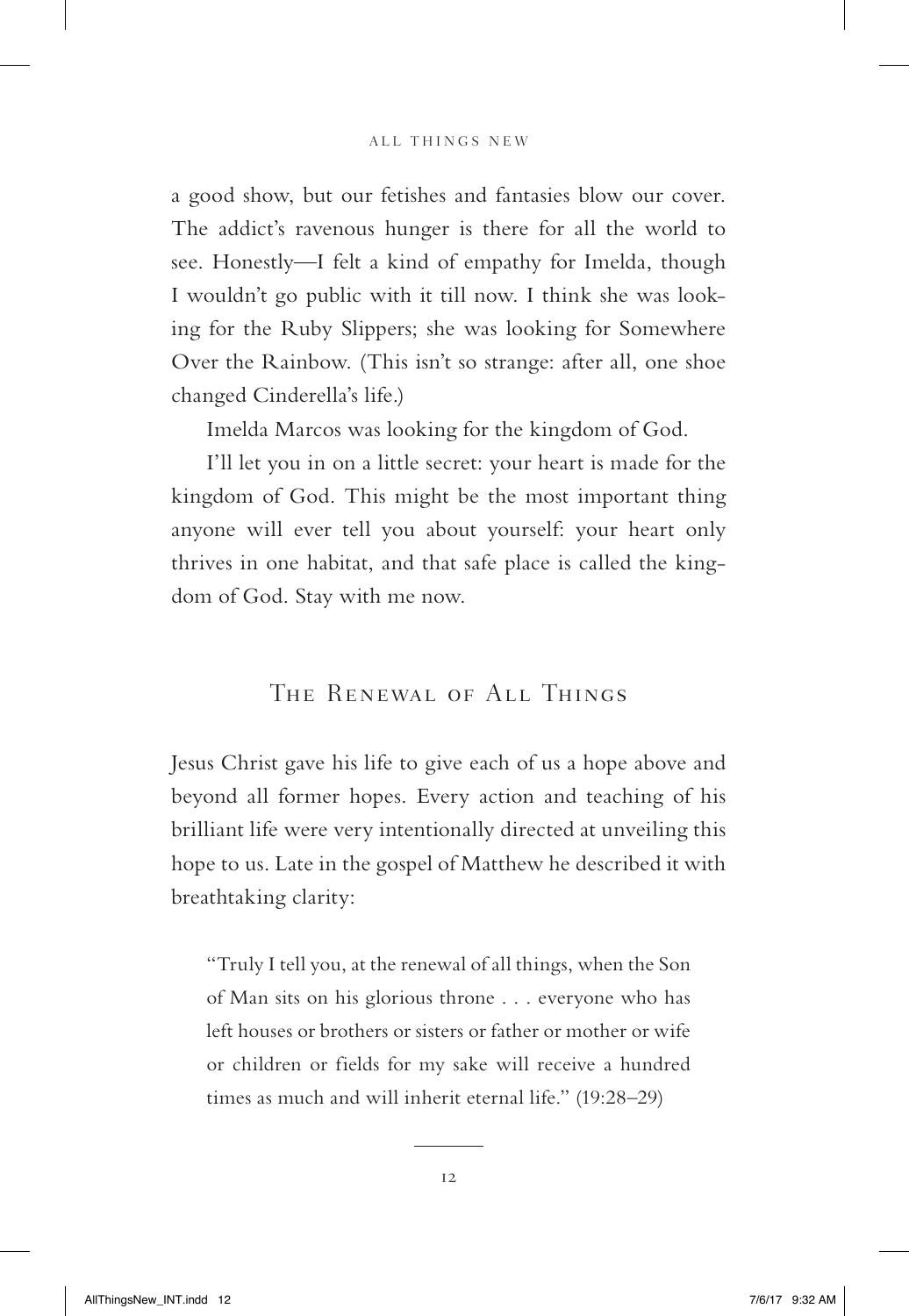At the renewal of all things?! God's intention for us is *the renewal of all things*? This is what the Son of God said; that is how he plainly described it. I can hardly speak. *Really?*

The Greek word used here for "renewal" is *palingenesia*, which is derived from two root words: *paling*, meaning "again," and *genesia*, meaning "beginning," which of course hearkens back to Genesis. Genesis again. Eden restored. Could it possibly be? Sometimes comparing the work of various translators gets us even closer to the meaning of a passage; let's look at two more:

Jesus replied, "Yes, you have followed me. In the recreation of the world, when the Son of Man will rule gloriously, you who have followed me will also rule, starting with the twelve tribes of Israel. And not only you, but anyone who sacrifices home, family, fields—whatever because of me will get it all back a hundred times over, not to mention the considerable bonus of eternal life." (THE message)

Jesus replied, "I assure you that when the world is made new and the Son of Man sits upon his glorious throne, you who have been my followers will also sit on twelve thrones, judging the twelve tribes of Israel. And everyone who has given up houses or brothers or sisters or father or mother or children or property, for my sake, will receive a hundred times as much in return and will inherit eternal  $life."$  (NLT)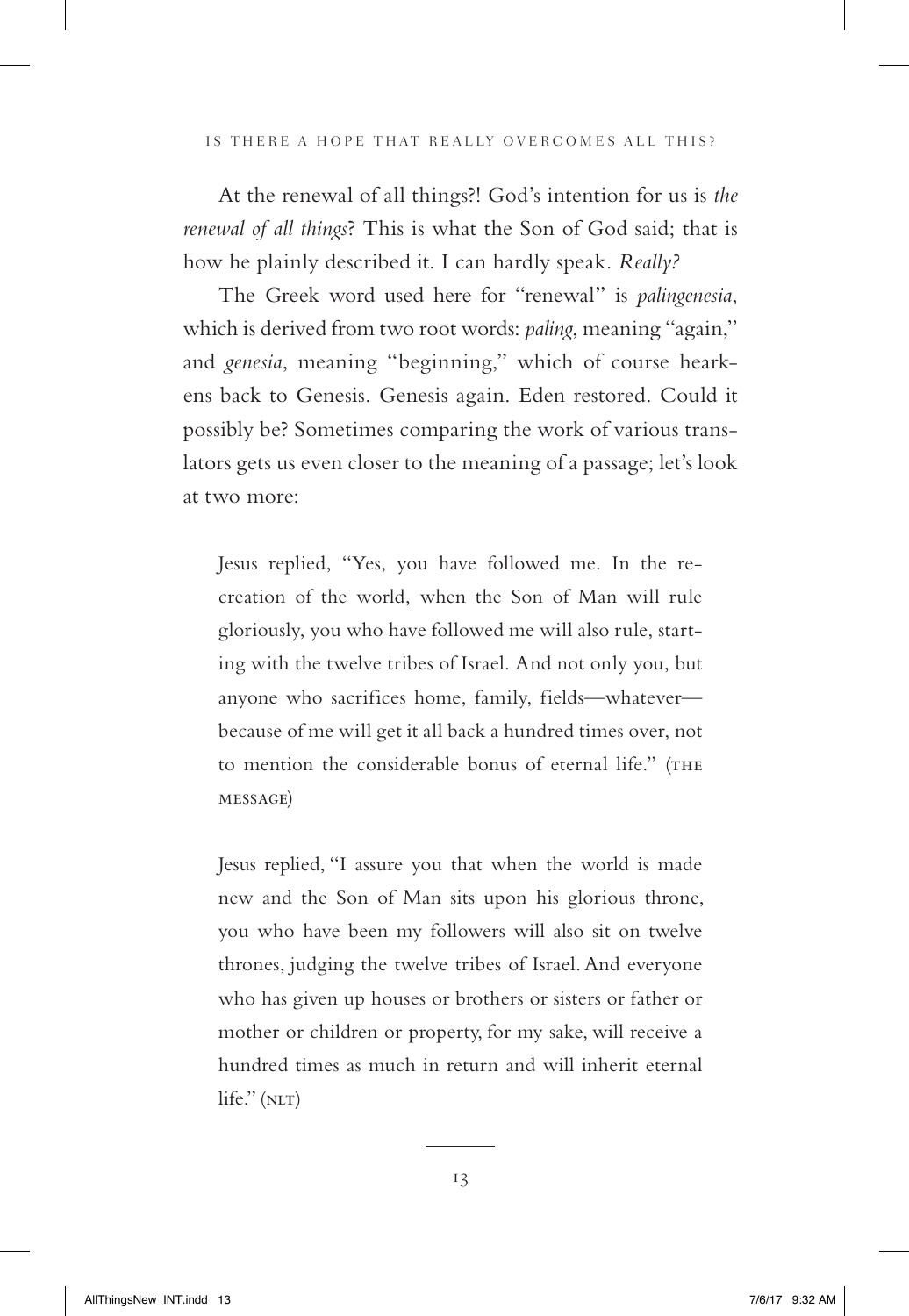The re-creation of the world. When the world is made new. A promise so breathtaking, so shocking and heartbreakingly beautiful I'm stunned that so many have missed it. Oh yes, we've heard quite a bit about "heaven." But Jesus is clearly not talking about heaven here—he is talking about the re-creation of *all things*, including the earth we love.

If you back up from this point, you can make better sense of the "gospel" of Jesus. First off, the message he proclaimed was the gospel of a coming *kingdom*:

"The time promised by God has come at last!" he announced. "The Kingdom of God is near! Repent of your sins and believe the Good News!" (Mark 1:14-15 NLT)

Jesus traveled throughout the region of Galilee, teaching in the synagogues and announcing the Good News about the Kingdom. (Matthew 4:23 NLT)

Jesus went through all the towns and villages, teaching in their synagogues, proclaiming the good news of the kingdom. (Matthew 9:35)

"So don't be afraid, little flock. For it gives your Father great happiness to give you the Kingdom." (Luke  $12:32$  NLT)

"And this gospel of the kingdom will be preached in the whole world as a testimony to all nations, and then the end will come." (Matthew 24:14)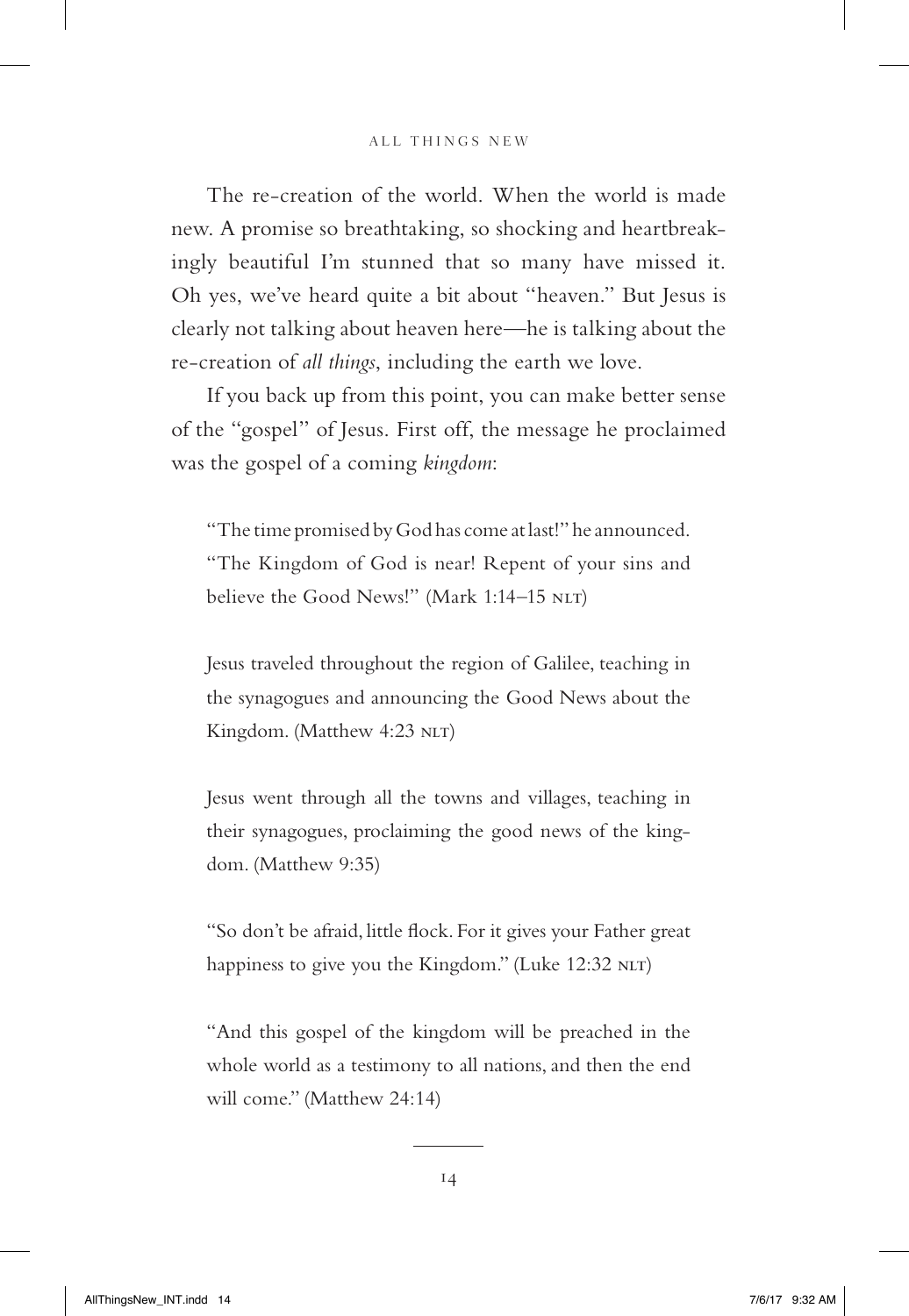#### IS THERE A HOPE THAT REALLY OVERCOMES ALL THIS?

Jesus announced the coming kingdom of God. He then demonstrated what that promise means—the crippled walk, blind see, deaf hear, the dead are raised to life. His miracles are illustrations for his message, and unforgettable demonstrations they are. No one who saw them could miss the point—the kingdom of God means a Great Restoration. He then announced the renewal of all things right before the Romans seized him, and as if to make sure everyone got the point, he walked out of the grave scot-free three days later the most dramatic illustration of restoration you could ask for.

We have been looking for the Renewal all our lives. It has been calling to us through every precious memory and every moment of beauty and goodness. It is the promise whispered in every sunrise. Every flower. Every wonderful day of vacation; every pregnancy; the recovery of your health. It calls to us even through our fetishes and fantasies, as C. S. Lewis observed:

Even in your hobbies, has there not always been some secret attraction which the others are curiously ignorant of—something, not to be identified with, but always on the verge of breaking through, the smell of cut wood in the workshop or the clap-clap of water against the boat's side? Are not all lifelong friendships born at the moment when at last you meet another human being who has some inkling (but faint and uncertain even in the best) of that something which you were born desiring, and which, beneath the flux of other desires and in all the momentary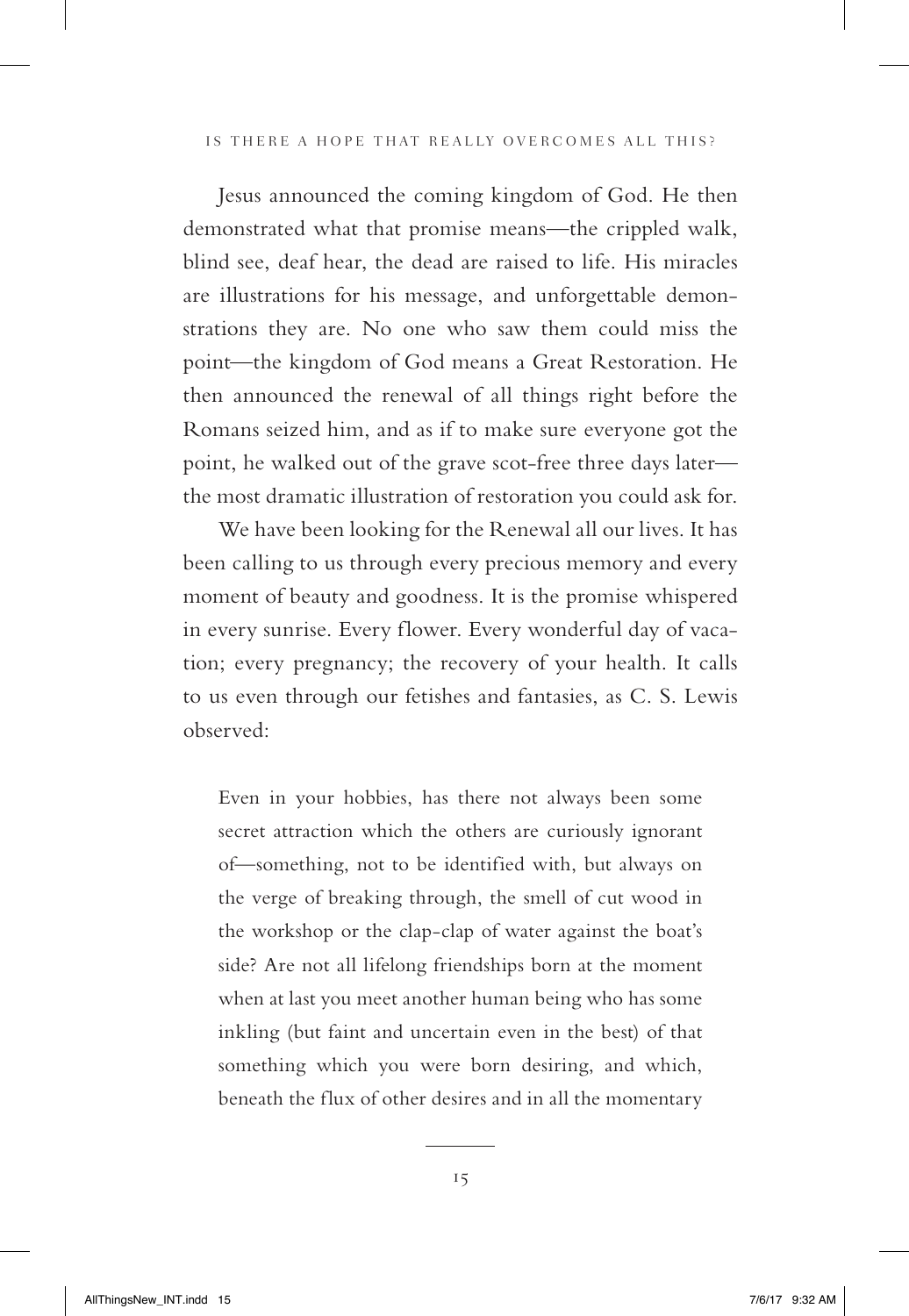silences between the louder passions, night and day, year by year, from childhood to old age, you are looking for, watching for, listening for? You have never had it. All the things that have ever deeply possessed your soul have been but hints of it—tantalizing glimpses, promises never quite fulfilled, echoes that died away just as they caught your ear. But if it should really become manifest—if there ever came an echo that did not die away but swelled into the sound itself—you would know it. Beyond all possibility of doubt you would say "Here at last is the thing I was made for."12

The thing you are made for is the renewal of all things. God has given you a heart for his kingdom—not the wispy vagaries of a cloudy heaven, but the sharp reality of the world made new. This is one of the most important things you can know about yourself. Did you know this about yourself? When was the last time you told yourself, as you looked in the mirror in the morning, *Good morning; you have a heart for the kingdom*. This explains so much; it will be such an enormous help to you. It explains your anger and all of your addictions. It explains your cry for justice, and it also explains the growing hopelessness, resignation, cynicism, and defeat.

If we will listen with kindness and compassion to our own souls, we will hear the echoes of a hope so precious we can barely put words to it, a wild hope we can hardly bear to embrace. God put it there. He also breathed the corresponding promise into the earth; it is the whisper that keeps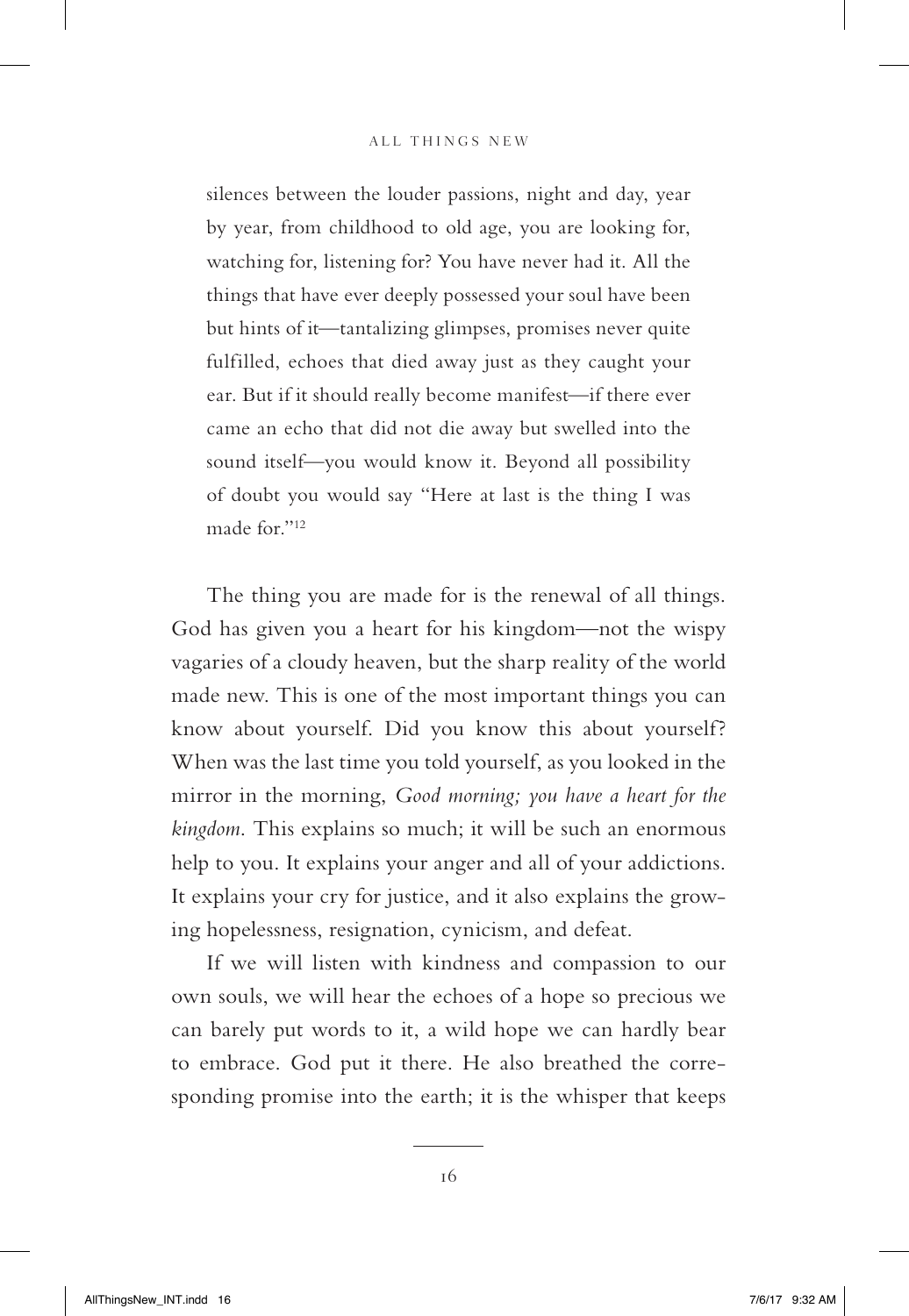coming to us in moments of golden goodness. But of course. "God has made everything beautiful for its own time. He has planted eternity in the human heart" (Ecclesiastes 3:11 NLT). The secret to your unhappiness and the answer to the agony of the earth are one and the same—we are longing for the kingdom of God. We are aching for the restoration of all things.

That is the only hope strong enough, brilliant enough, glorious enough to overcome the heartache of this world.

One morning you will wake, and sunlight will be coming in through the curtains. You will hear the sound of birds singing in the garden; delicious scents of summer will waft in on the breeze. As you open your eyes you will realize how young and whole your body feels. No tormenting thoughts will rush in to assault you; you will realize that your soul feels young and whole too. As you sit up to look around the bedroom filled with light, you will hear the sounds of laughter and running water outside and you will know—it is going to be a wonderful day. Only this hope can serve as the anchor for our souls:

We who have run for our very lives to God have every reason to grab the promised hope with both hands and never let go. It's an unbreakable spiritual lifeline. (Hebrews 6:19 THE MESSAGE)

So let us chase it now with all of our being.